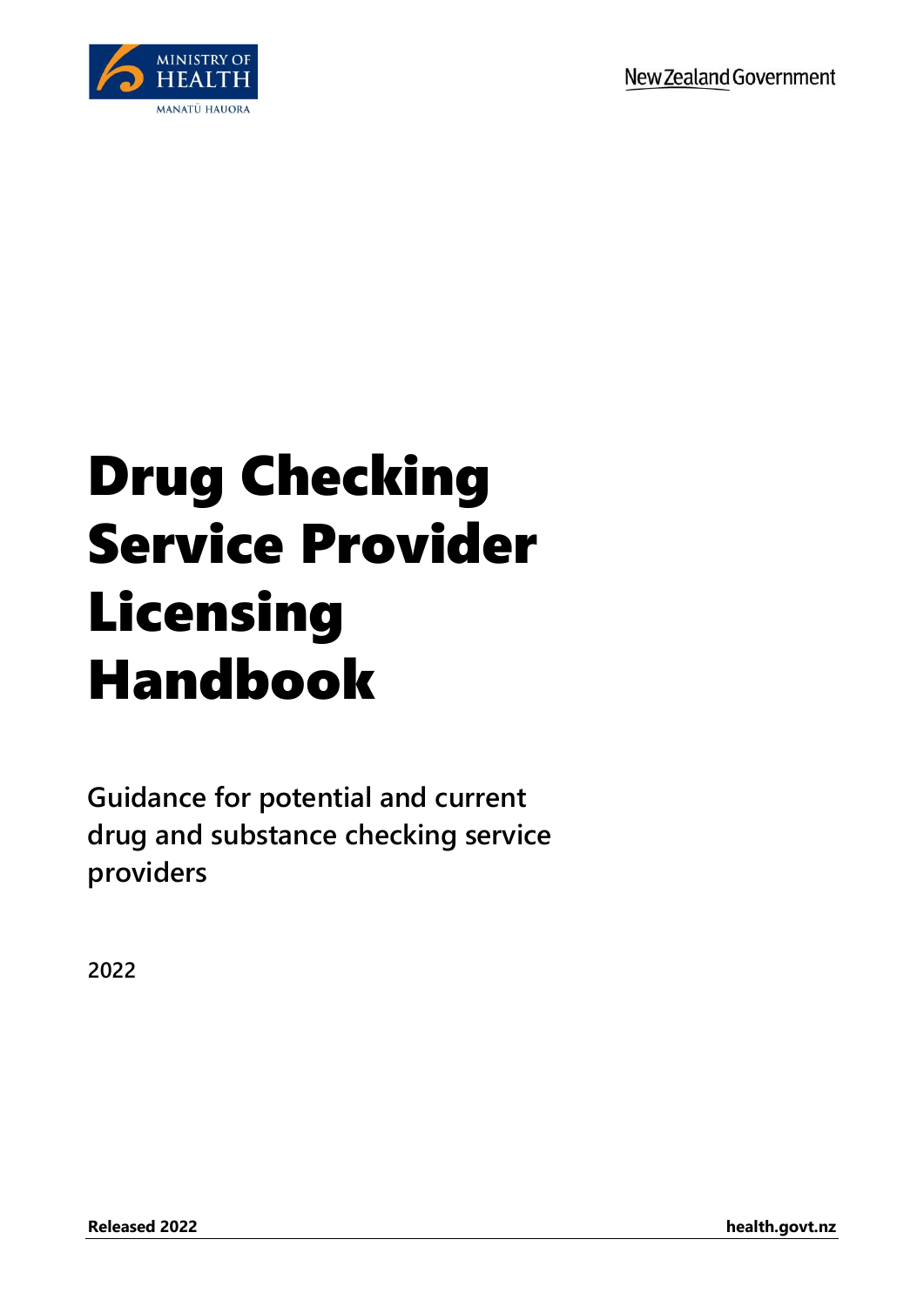Citation: Ministry of Health. 2022. *Drug Checking Service Provider Licensing Handbook: Guidance for potential and current drug and substance checking service providers*. Wellington: Ministry of Health.

Published in April 2022 by the Ministry of Health PO Box 5013, Wellington 6140, New Zealand

ISBN 978-1-99-110029-0 (online) HP 8087



This document is available at **[health.govt.nz](http://www.health.govt.nz/)**



This work is licensed under the Creative Commons Attribution 4.0 International licence. In essence, you are free to: share ie, copy and redistribute the material in any medium or format; adapt ie, remix, transform and build upon the material. You must give appropriate credit, provide a link to the licence and indicate if changes were made.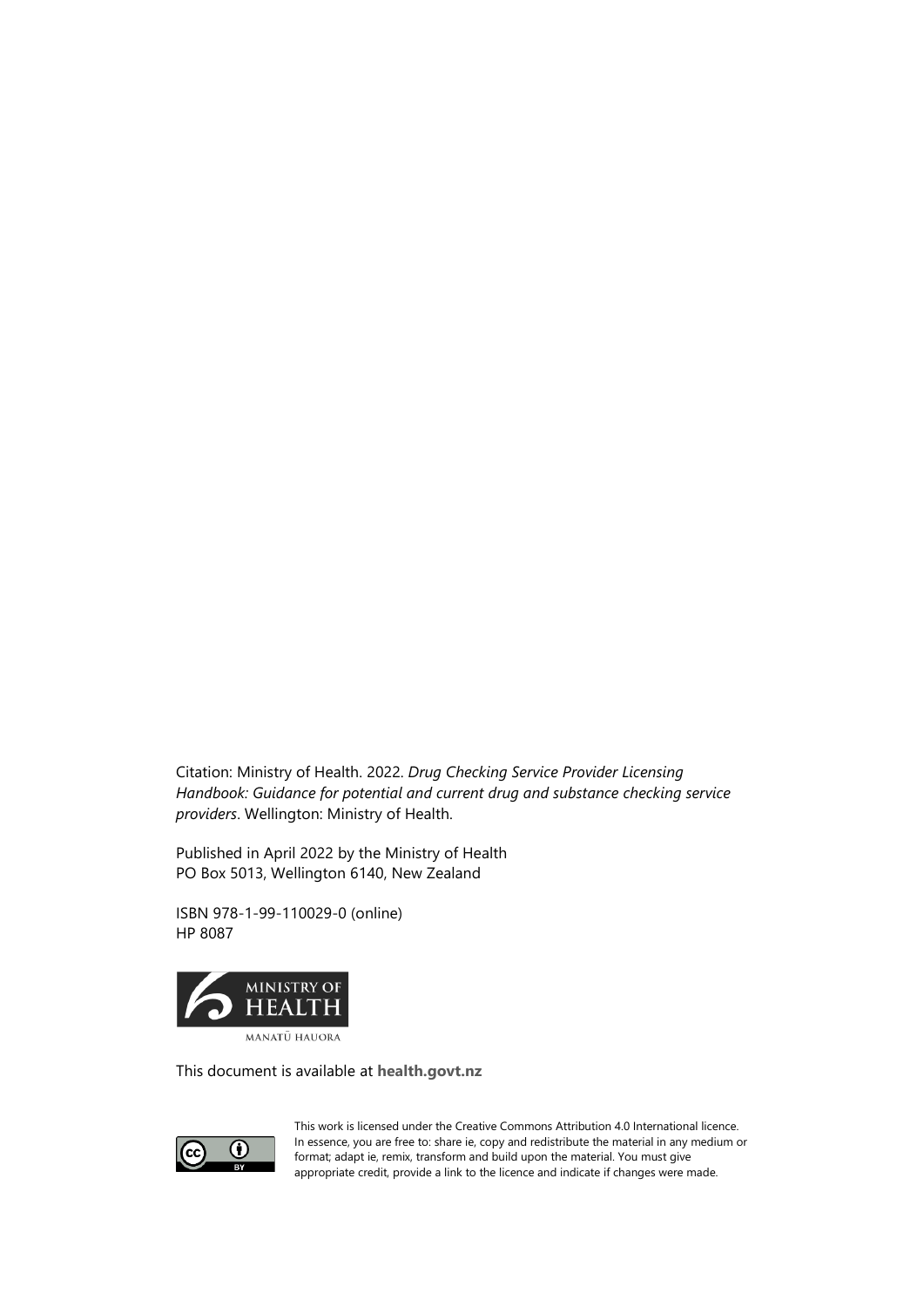## **Contents**

| <b>Purpose statement</b>                                                                                    |                |  |
|-------------------------------------------------------------------------------------------------------------|----------------|--|
| Introduction                                                                                                | $\overline{2}$ |  |
| <b>Definitions</b>                                                                                          | 4              |  |
| <b>General application information</b>                                                                      | 8              |  |
| Applying for a licence                                                                                      | 8              |  |
| Penalties for breaching a licence or providing drug checking services without<br>a licence                  | 8              |  |
| Applicant background information                                                                            | 9              |  |
| Conflict of interest of the entity (applicant organisation) and any responsible<br>persons of the applicant | 9              |  |
| <b>Applicant suitability</b>                                                                                | 10             |  |
| Responsible persons                                                                                         | 10             |  |
| Suitability of the applicant                                                                                | 10             |  |
| Convictions and non-compliance                                                                              | 11             |  |
| Seriousness                                                                                                 | 11             |  |
| Criminal record checking                                                                                    | 12             |  |
| Information required where there has been offending or non-compliance                                       | 13             |  |
| Applicant suitability statement                                                                             | 14             |  |
| Service delivery models                                                                                     | 15             |  |
| Target audiences, including equity and accessibility considerations                                         | 17             |  |
| Workforce structure                                                                                         | 18             |  |
| Drug checking service provider functions                                                                    | 19             |  |
| Provision of drug harm reduction advice with testing results                                                | 20             |  |
| Testing                                                                                                     | 22             |  |
| Calibration of equipment                                                                                    | 23             |  |
| Disposal of samples                                                                                         | 23             |  |
| Surrender of drugs to the police                                                                            | 24             |  |
| Further testing                                                                                             | 24             |  |
| Loss or removal of drugs                                                                                    | 24             |  |
| Training                                                                                                    | 25             |  |
| <b>Additional information</b>                                                                               | 26             |  |
| Safe storage of samples                                                                                     | 26             |  |
|                                                                                                             |                |  |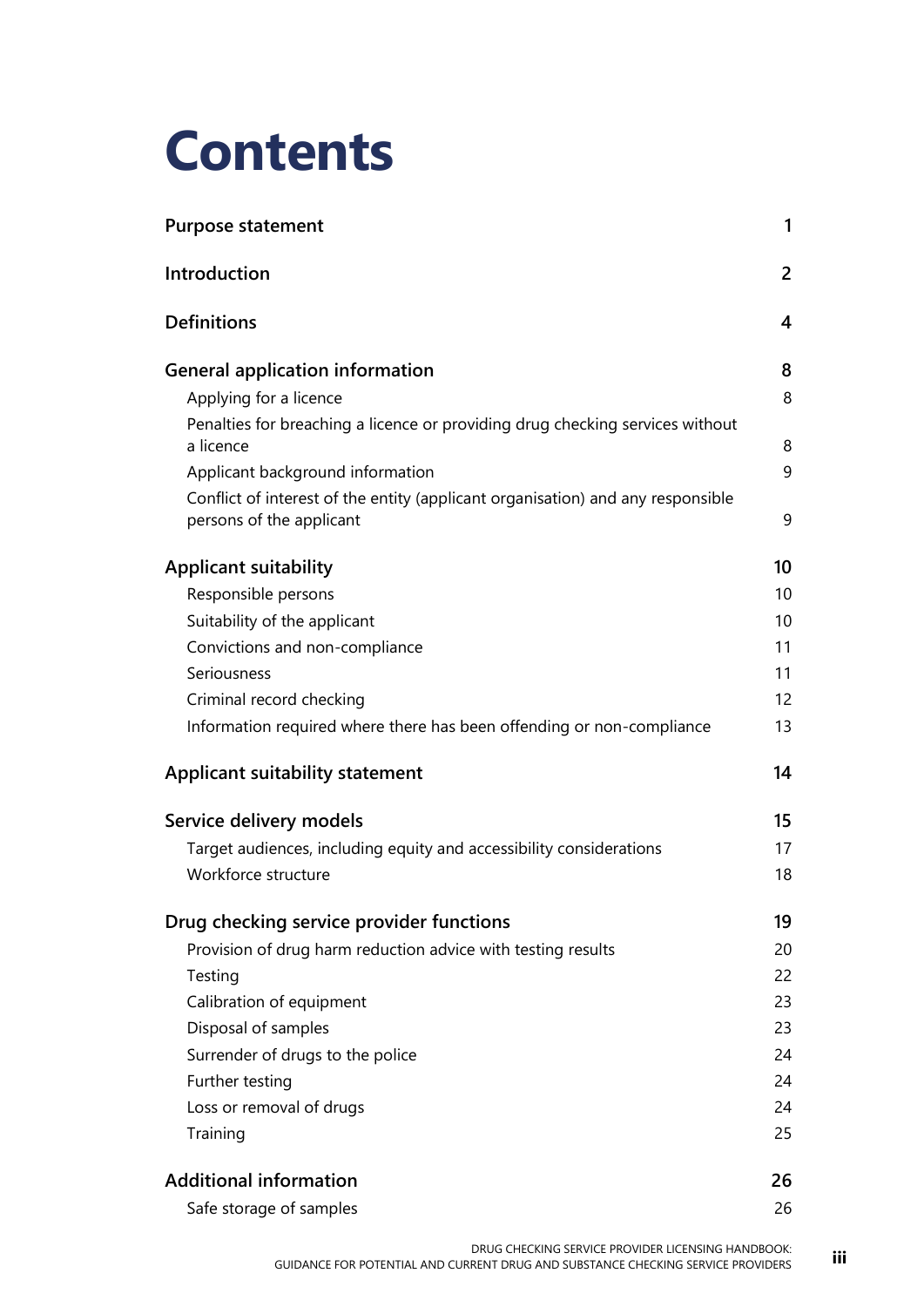| Transportation                                      | 28 |
|-----------------------------------------------------|----|
| Privacy                                             | 29 |
| Data collection and storage of personal information | 29 |
| Record keeping and reporting                        | 30 |
| Record keeping                                      | 30 |
| Reporting                                           | 31 |
| Licensing decision                                  | 32 |
| Decision to approve                                 | 32 |
| Decision to decline                                 | 32 |
| Licence renewal                                     | 33 |
| <b>Appeals</b>                                      | 34 |
| Suspension, or cancellation of licence              | 35 |
| Surrender of licence by service provider            | 36 |
| <b>Complaints</b>                                   | 37 |
| Maintenance and monitoring                          | 37 |
| <b>Monitoring schedule</b>                          | 39 |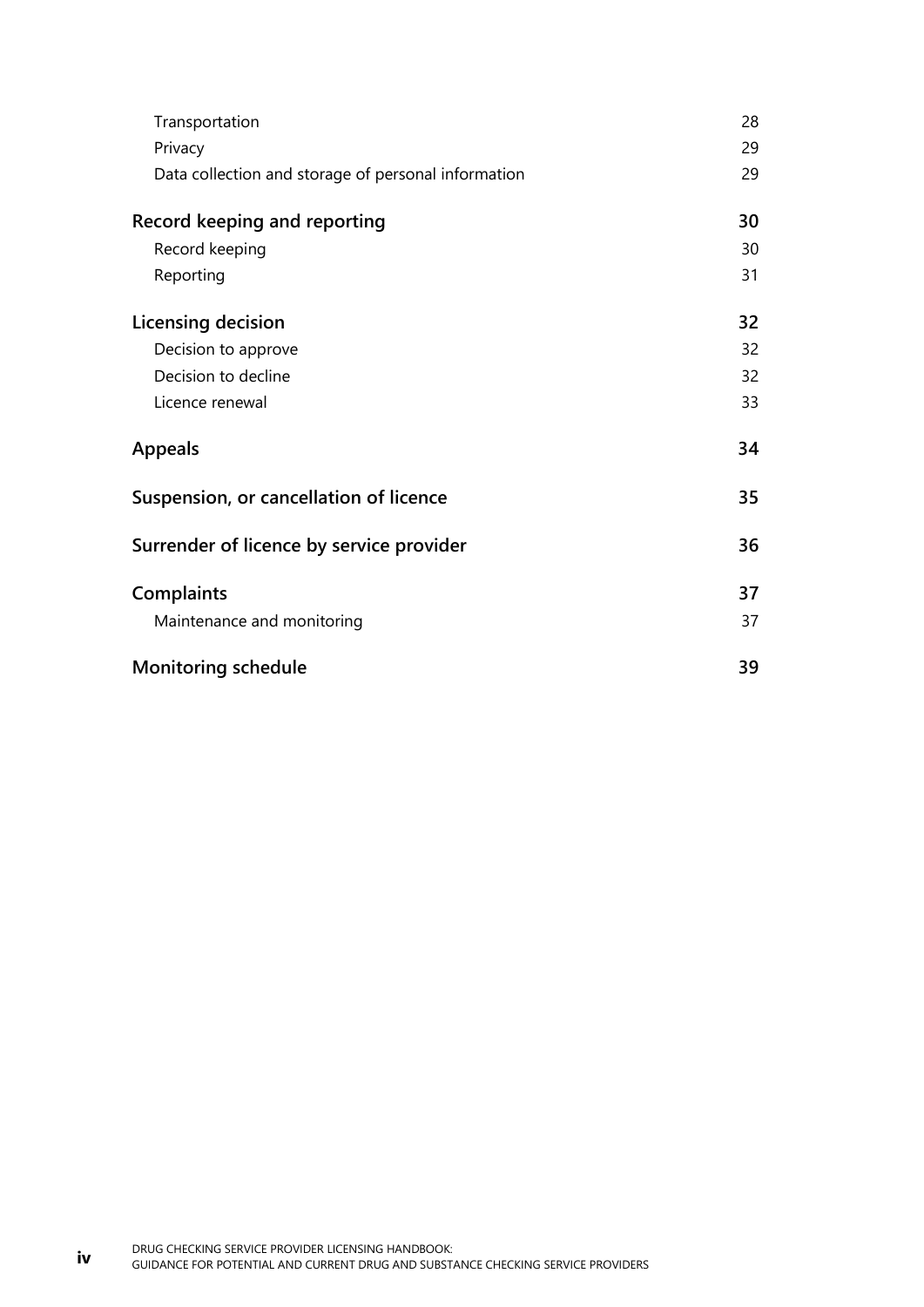## <span id="page-4-0"></span>**Purpose statement**

The purpose of this handbook is to provide information for both potential and current licensed drug and substance checking service providers. The handbook gives details on the application process, along with general information about the Drug Checking Licensing Scheme for drug checking service providers.

*NB: Guidance for information to be included in the application submission appears in italics.*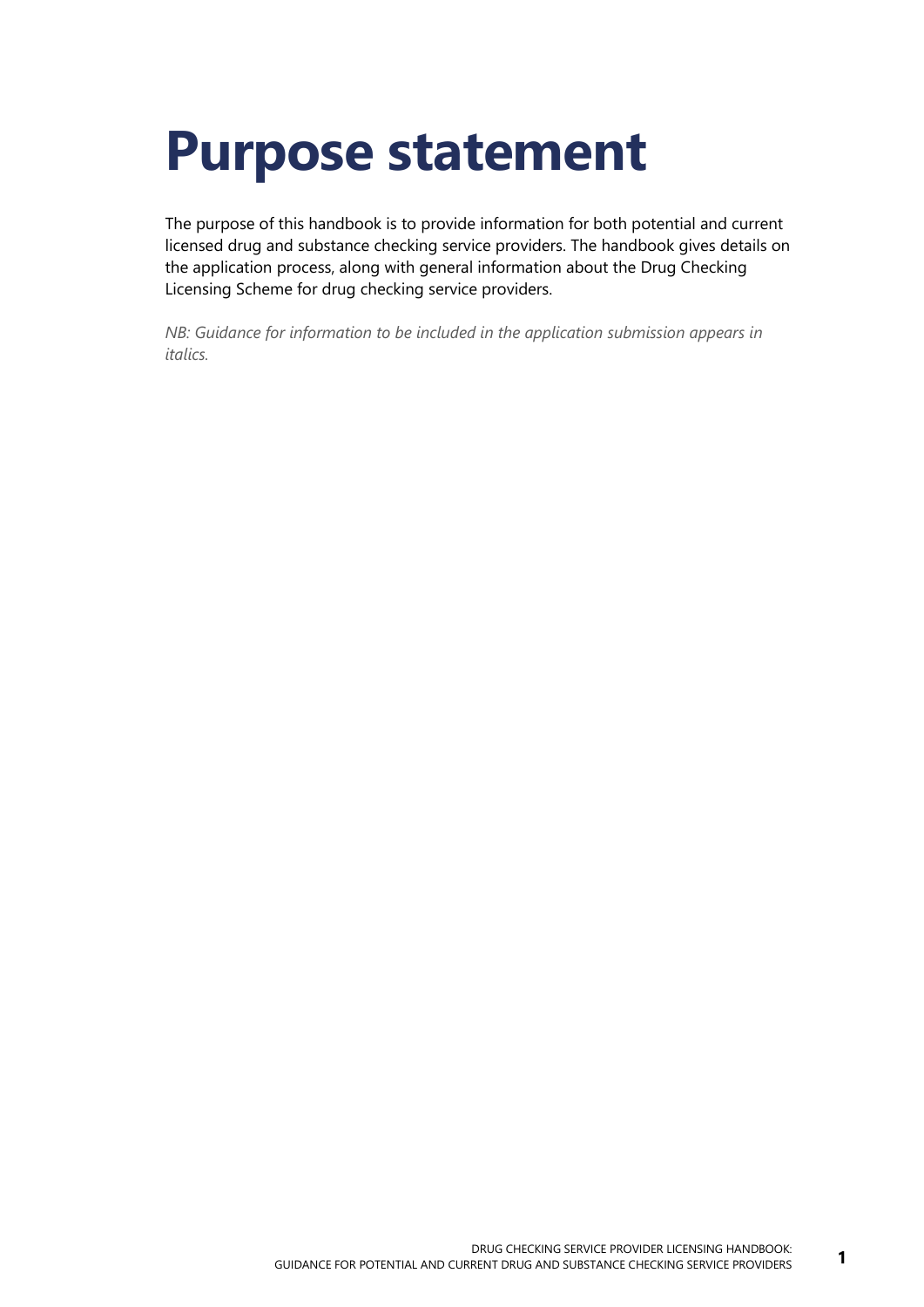## <span id="page-5-0"></span>**Introduction**

Drug checking is a drug harm reduction service. Drug checking reduces some of the risks associated with drug consumption; it involves testing the composition of a drug to ascertain its likely composition. Drug checking services also provide people with advice on how to reduce risks and harms, and information that can help them make informed decisions about drug use. Drug checking services do not promote illicit drug use or claim that illicit drug use is safe.

The Ministry of Health's Drug Checking Licensing Scheme implements drug checking services in New Zealand. It:

- licenses new providers
- renews licences
- suspends, and cancels licences
- imposes, revokes and amends licence conditions
- manages appeals related to licensing decisions
- manages complaints
- monitors the compliance of drug checking service providers.

Under the scheme, for drug checking service providers to operate legally, the Director-General of Health must have licensed them. In terms of legislation, drug checking is regulated under amendments to the Misuse of Drugs Act 1975 (MoDA), along with the Psychoactive Substances Act 2013, the Medicines Act 1981, and the relevant regulations of those Acts.

The Drug and Substance Checking Legislation Act 2021 made relevant permanent amendments to the MoDA to implement the Drug Checking Licensing Scheme. It received Royal assent in November 2021, and can be viewed at: **<https://www.legislation.govt.nz/act/public/1975/0116/latest/DLM436101.html>**.

The Government has also developed regulations to support the implementation of the Drug Checking Licensing Scheme. Applications for drug checking licences will be open once the regulations come into force, probably in the second quarter of 2022.

This new legislation replaces the Drug and Substance Checking Legislation Act 2020, which was temporary legislation. A transition period enables providers appointed at the date of repeal of the 2020 legislation to continue to deliver drug checking services under the same conditions as gazetted under that legislation.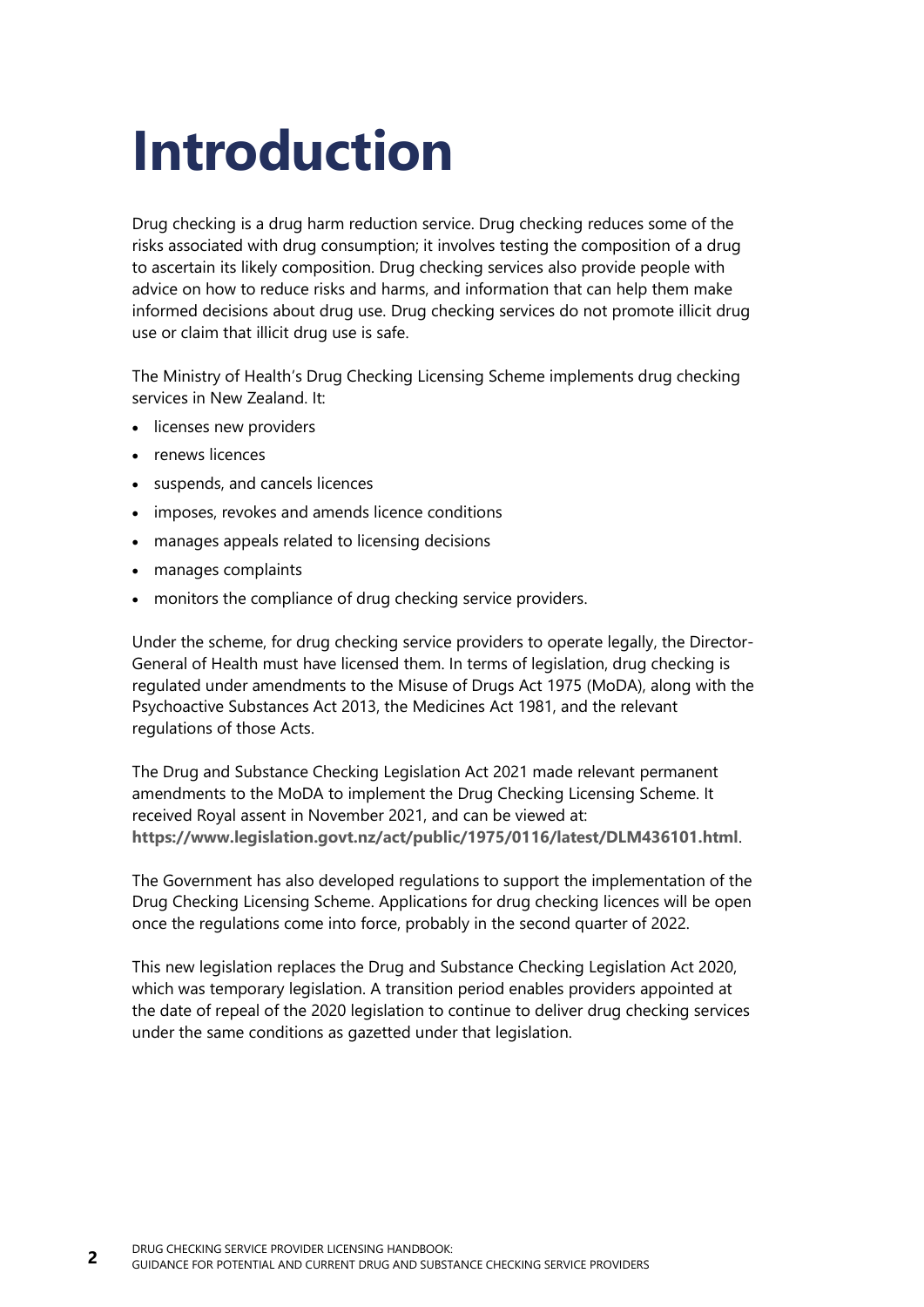If an appointed provider applies for a licence within one month after the regulations come into force, their appointment continues until the Director-General of Health (the Director-General)<sup>1</sup> makes a licensing decision on the applicant.

If a provider does not apply for a licence within one month of the regulations coming into force, their appointment will lapse.

The penalty for a person (or entity) undertaking drug checking without a licence is \$20,000.

All enquiries, application submission and supporting documentation are to be sent to: **[drugcheckingadmin@health.govt.nz](mailto:drugcheckingadmin@health.govt.nz)**.

<sup>1</sup> Where there is reference to the Director General of Health being satisfied of suitability related to convictions and non-compliance under Schedule 6 of the MoDA, the term Director-General also includes reference to the Minister of Health when applicable.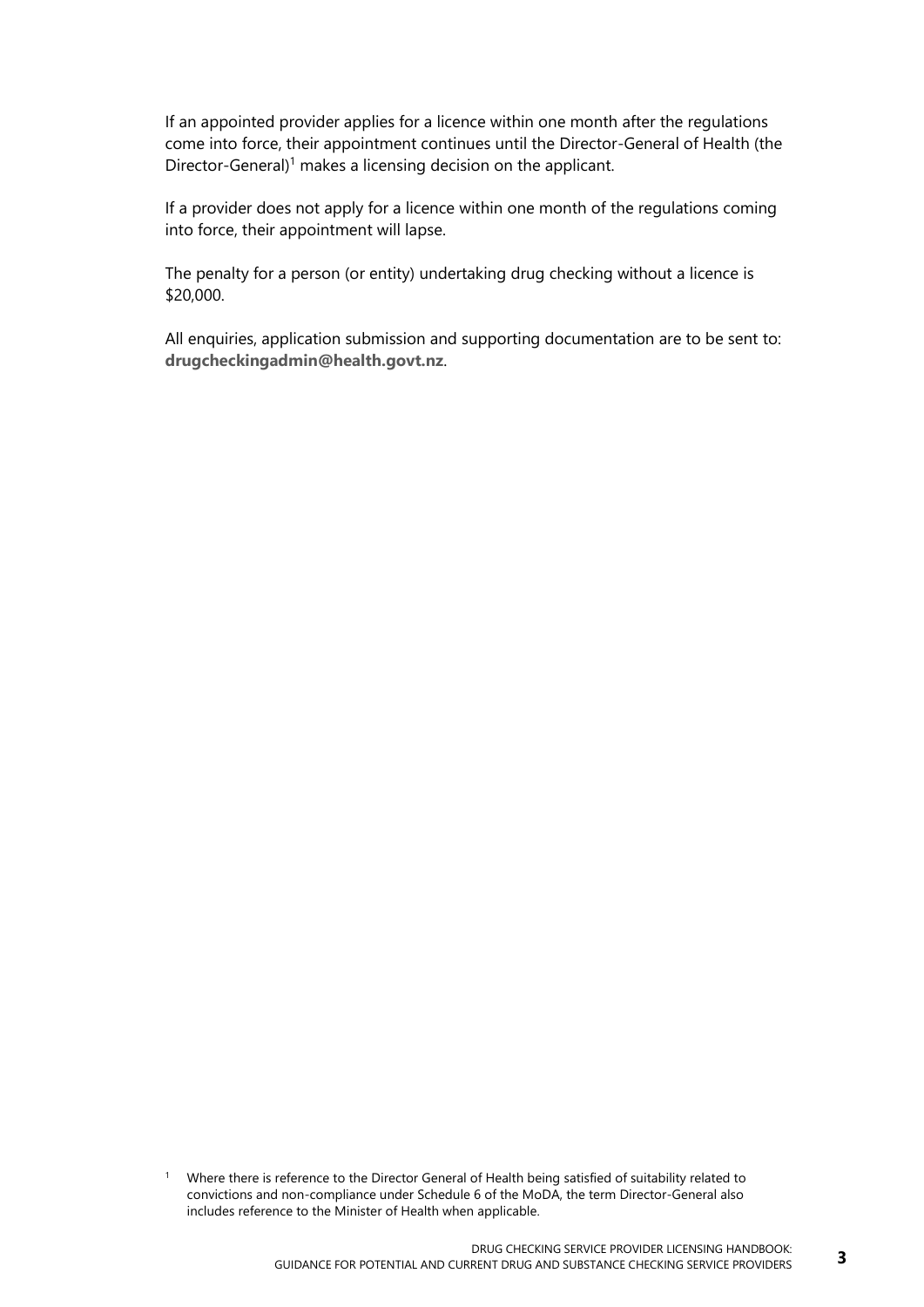## <span id="page-7-0"></span>**Definitions**

| <b>Term</b>                                             | <b>Definition</b>                                                                                                                                                                                                                                                                                                                                   |
|---------------------------------------------------------|-----------------------------------------------------------------------------------------------------------------------------------------------------------------------------------------------------------------------------------------------------------------------------------------------------------------------------------------------------|
| Accessibility                                           | A measure of how easy services are to approach, reach, enter, speak<br>with, use or understand.                                                                                                                                                                                                                                                     |
| Applicant                                               | The individual or entity who is applying to become a drug checking<br>service provider.                                                                                                                                                                                                                                                             |
| Conflict of interest                                    | A situation in which a person (or potentially an organisation or<br>other entity) is in a position to derive personal benefit from actions<br>or decisions made in their official capacity.                                                                                                                                                         |
| Contactless and/or mail-in<br>service delivery model    | A service delivery model that facilitates fully contactless drug<br>checking; that is, drug checkers have no face-to-face contact with<br>the individual presenting the drug for checking.                                                                                                                                                          |
| Drug and substance                                      | A drug, substance or any other material presented for checking.<br>The terms 'drug' and 'substance' are interchangeable for the<br>purposes of this handbook.                                                                                                                                                                                       |
| Drug checking service<br>provider (or service provider) | An individual or entity licensed as a drug and substance checking<br>service provider under clause 4 of Schedule 6 of the MoDA.                                                                                                                                                                                                                     |
| Entity                                                  | Includes:<br>a body corporate<br>a.<br>b. a corporation sole<br>in the case of a trust that has:<br>$\mathsf{C}$ .<br>only one trustee, the trustee acting in their capacity as<br>i.<br>trustee<br>ii. more than one trustee, the trustees acting jointly in their<br>capacity as trustees<br>d. an unincorporated body (including a partnership). |
| Equity                                                  | The absence of avoidable or remediable differences among groups<br>of people.                                                                                                                                                                                                                                                                       |
| Existing service provider                               | A drug and substance checking service provider that:<br>a. was appointed under old section 35DA of the Drug and<br>Substance Checking Legislation Act 2020; and<br>b. still held the appointment immediately before old section 35DA<br>was repealed (by section 16 of the Drug and Substance<br>Checking Legislation Act 2020).                    |
| Field event service delivery<br>model                   | A service delivery model that involves a drug checking setup in a<br>temporary location at an external event or festival (eg, a music<br>festival).                                                                                                                                                                                                 |
| Licence                                                 | A legal document giving the provider official permission to deliver<br>drug checking services in New Zealand.                                                                                                                                                                                                                                       |
| Loss (of drugs)                                         | Unauthorised removal of drug or substances (eg, because of theft).                                                                                                                                                                                                                                                                                  |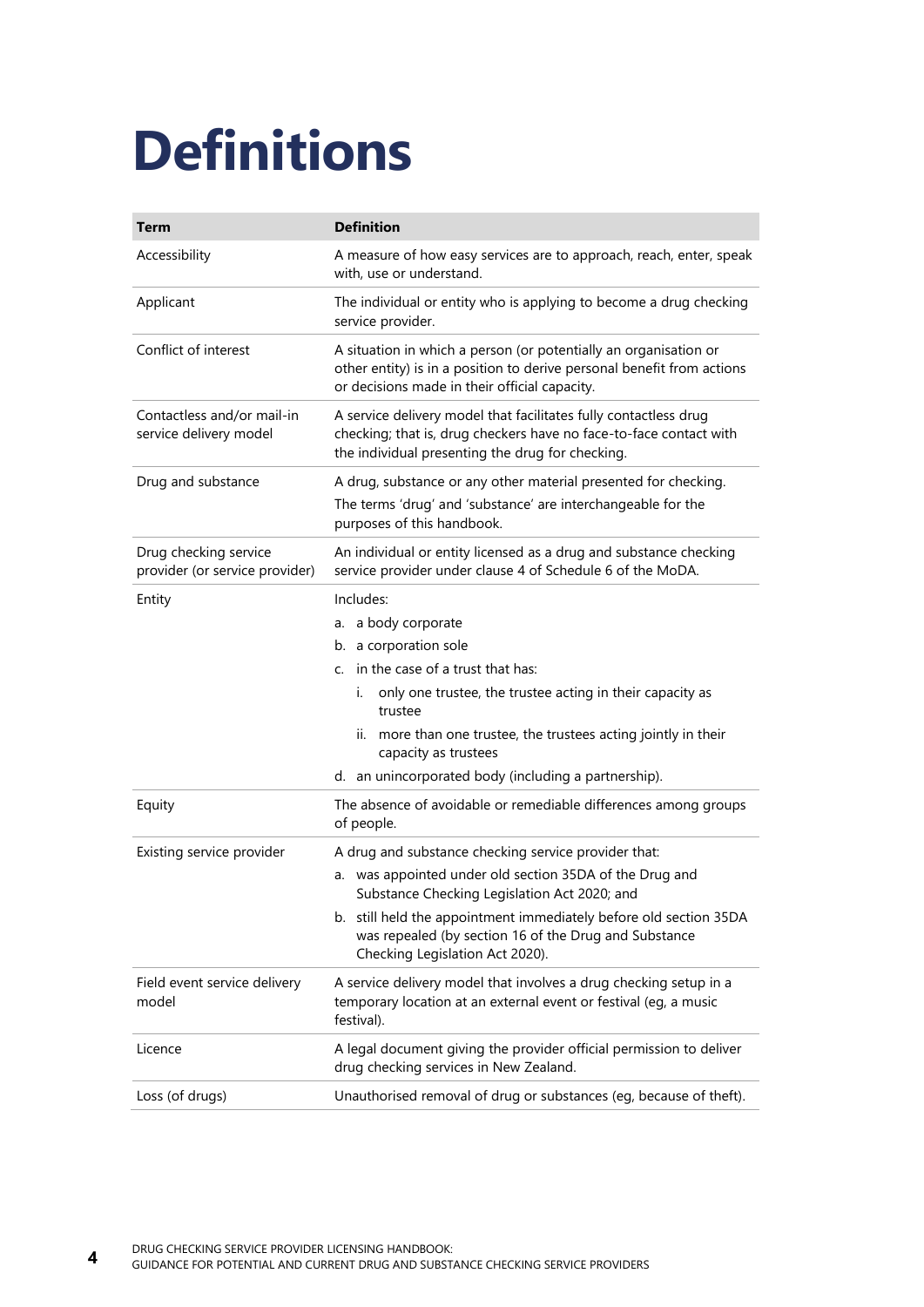| <b>Term</b>                                    | <b>Definition</b>                                                                                                                                                                                                                                                                               |
|------------------------------------------------|-------------------------------------------------------------------------------------------------------------------------------------------------------------------------------------------------------------------------------------------------------------------------------------------------|
| Low-contact/drop-off service<br>delivery model | A service delivery model that involves a drug checking setup<br>entailing less contact (eg, an individual drops off samples for<br>checking and comes back later to receive results face-to-face).                                                                                              |
| Mobile clinic service delivery<br>model        | A service delivery model that involves a drug checking set-up run<br>out of a vehicle (eg, a van).                                                                                                                                                                                              |
| Non-compliance with the<br>MoDA                | Any repeated or serious non-compliance offences under the MoDA,<br>including activities that do not adhere to the requirements of the<br>MoDA, including:                                                                                                                                       |
|                                                | offences against sections 6 to 13 of the Act - these sections<br>cover involvement in the illicit drug trade, such as supplying,<br>possessing, manufacturing, growing or importing illicit drugs<br>(whether or not the person was convicted)                                                  |
|                                                | failure to comply with regulatory requirements relating to a<br>$\bullet$<br>licence or other permit under the Act, including a drug checking<br>licence. Some (but not all) regulatory non-compliance is an<br>offence under the MoDA or its regulations.                                      |
| Offence                                        | An act or omission that one may be prosecuted for and punished<br>under the criminal law.                                                                                                                                                                                                       |
| Other health services                          | Health services as defined in section 2(1) of the Health and<br>Disability Commissioner Act 2004 other than services carried out in<br>the performance of a function specified in section 35DB of the<br>MoDA. Such services include:                                                           |
|                                                | services to promote health<br>a.                                                                                                                                                                                                                                                                |
|                                                | b. services to protect health                                                                                                                                                                                                                                                                   |
|                                                | services to prevent disease or ill health<br>c.                                                                                                                                                                                                                                                 |
|                                                | treatment services<br>d.                                                                                                                                                                                                                                                                        |
|                                                | nursing services<br>е.                                                                                                                                                                                                                                                                          |
|                                                | rehabilitative services<br>f.                                                                                                                                                                                                                                                                   |
|                                                | diagnostic services<br>g.                                                                                                                                                                                                                                                                       |
|                                                | h. services provided to a person who has requested assisted dying<br>under the End of Life Choice Act 2019, including psychotherapy<br>and counselling services                                                                                                                                 |
|                                                | i.<br>reproductive health services, including contraception services<br>and advice, fertility services, sterilisation services and abortion<br>services.                                                                                                                                        |
|                                                | Note that health services may also include social type services.                                                                                                                                                                                                                                |
| Personal information                           | Information about an identifiable individual (eg, name, contact<br>details), as defined by section 7(1) of the Privacy Act 2020.                                                                                                                                                                |
| Residential premises                           | As defined in Residential Tenancies Act 1986, section 2(1), a<br>residential premises means any premises used or intended for<br>occupation by any person as a place of residence, whether or not<br>the occupation or intended occupation for residential purposes is or<br>would be unlawful. |
| Repeat offending/<br>non-compliance            | Any significant (or serious) offence/non-compliance committed<br>$\bullet$<br>more than once.                                                                                                                                                                                                   |
|                                                | Any less significant (non-serious) offending that is habitual or<br>$\bullet$<br>regular.                                                                                                                                                                                                       |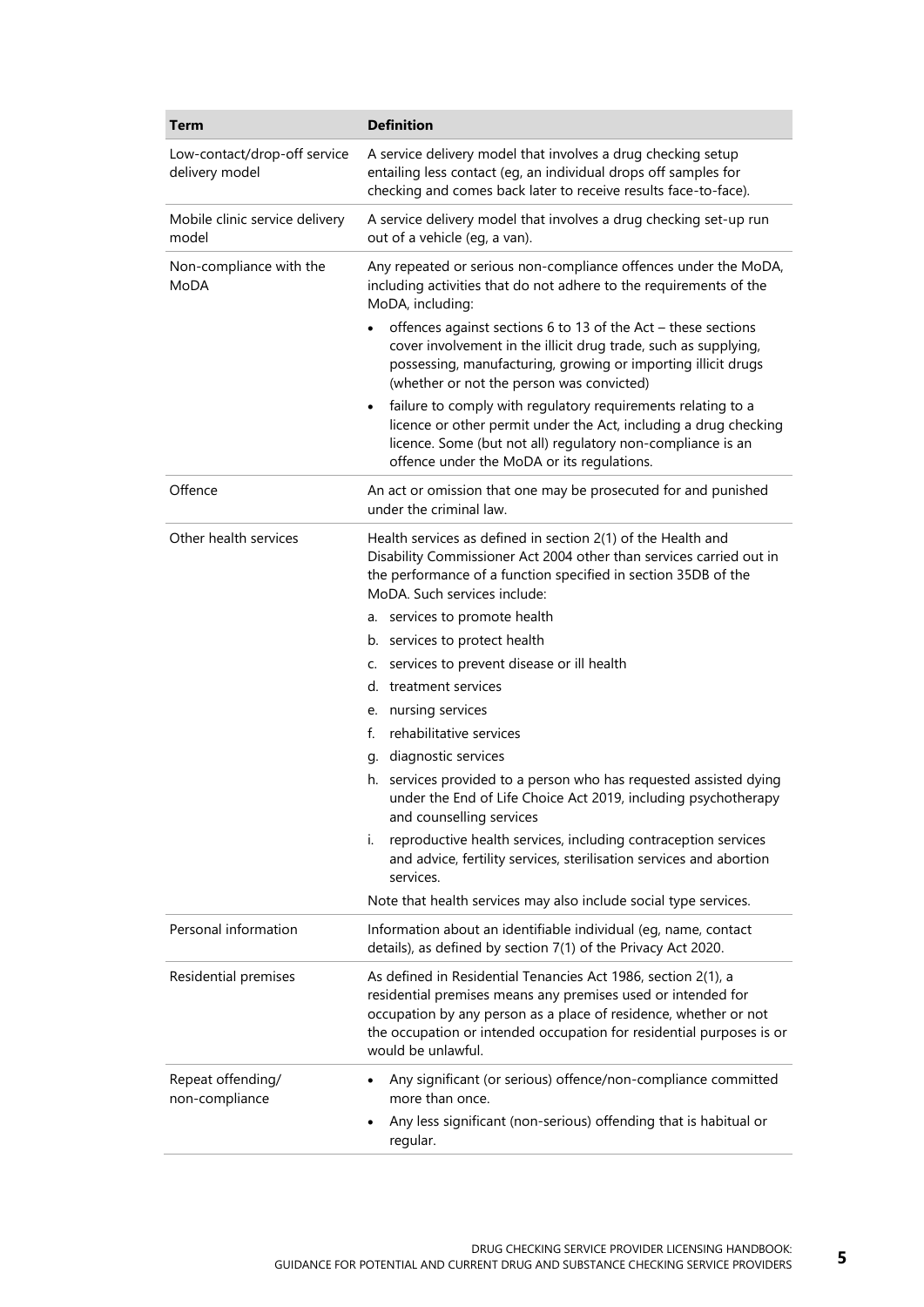| Term                                                           | <b>Definition</b>                                                                                                                                                                                                                                           |
|----------------------------------------------------------------|-------------------------------------------------------------------------------------------------------------------------------------------------------------------------------------------------------------------------------------------------------------|
| Responsible person                                             | In relation to an entity that is, or is applying to be, a drug and<br>substance checking service provider:                                                                                                                                                  |
|                                                                | a director, partner or trustee of the entity<br>a.                                                                                                                                                                                                          |
|                                                                | b. if the entity does not have directors, partners or trustees, a<br>person who acts in relation to the entity in the same or a similar<br>fashion as a director, partner or trustee would were the entity a<br>company, partnership or trust.              |
| Satellite/pop-up clinic<br>service delivery model              | A service delivery model that involves a drug checking setup at a<br>location that is not the provider's permanent location and not a<br>field event (eg, a short-term rented location in a city where the<br>provider does not have a permanent location). |
| Seriousness (of drug<br>offences and regulatory non-           | Seriousness of drug offences is determined by consideration of the<br>following:                                                                                                                                                                            |
| compliance)                                                    | the usual justice system response to an offence                                                                                                                                                                                                             |
|                                                                | the likely impact of the offending on other people, and the scale<br>$\bullet$<br>of the likely impact                                                                                                                                                      |
|                                                                | the extent to which the offending calls into question the<br>character or judgement of the offender.                                                                                                                                                        |
|                                                                | Seriousness of regulatory non-compliance is determined by<br>consideration of the following:                                                                                                                                                                |
|                                                                | the actual and potential impact of the non-compliance                                                                                                                                                                                                       |
|                                                                | whether the non-compliance was technical (eg, providing<br>٠<br>information late or in the wrong format)                                                                                                                                                    |
|                                                                | whether the relevant regulatory Ministry officials regards the<br>$\bullet$<br>non-compliance as serious.                                                                                                                                                   |
| Static clinic/commercial<br>premises service delivery<br>model | A service delivery model that involves a drug checking setup at a<br>location that is the provider's permanent location. This will usually<br>be the provider's office or other location regularly used for drug<br>checking.                               |
| Suitable applicant                                             | An applicant is suitable if the Director-General or the Minister (as<br>the case may be) is satisfied that:                                                                                                                                                 |
|                                                                | a. the applicant will comply with the MoDA, its regulations and the<br>applicant's licence conditions; and                                                                                                                                                  |
|                                                                | b. there is no other reason why the applicant would not be<br>suitable, with consideration to:                                                                                                                                                              |
|                                                                | conviction of an offence against the MoDA, the Psychoactive<br>i.<br>Substances Act 2013 or the Medicines Act 1981 (or any<br>regulations made under any of those Acts); or                                                                                 |
|                                                                | ii. a crime involving dishonesty (as defined in section 2(1) of<br>the Crimes Act 1961); and                                                                                                                                                                |
|                                                                | iii. whether there has been a serious or repeated failure by the<br>applicant (and, if the applicant is an entity, any responsible<br>person) to comply with any requirement of the MoDA or its<br>regulations; and                                         |
|                                                                | iv. any evidence provided by the applicant about their<br>suitability; and                                                                                                                                                                                  |
|                                                                | v. any other matter that the Director-General or the Minister<br>considers relevant.                                                                                                                                                                        |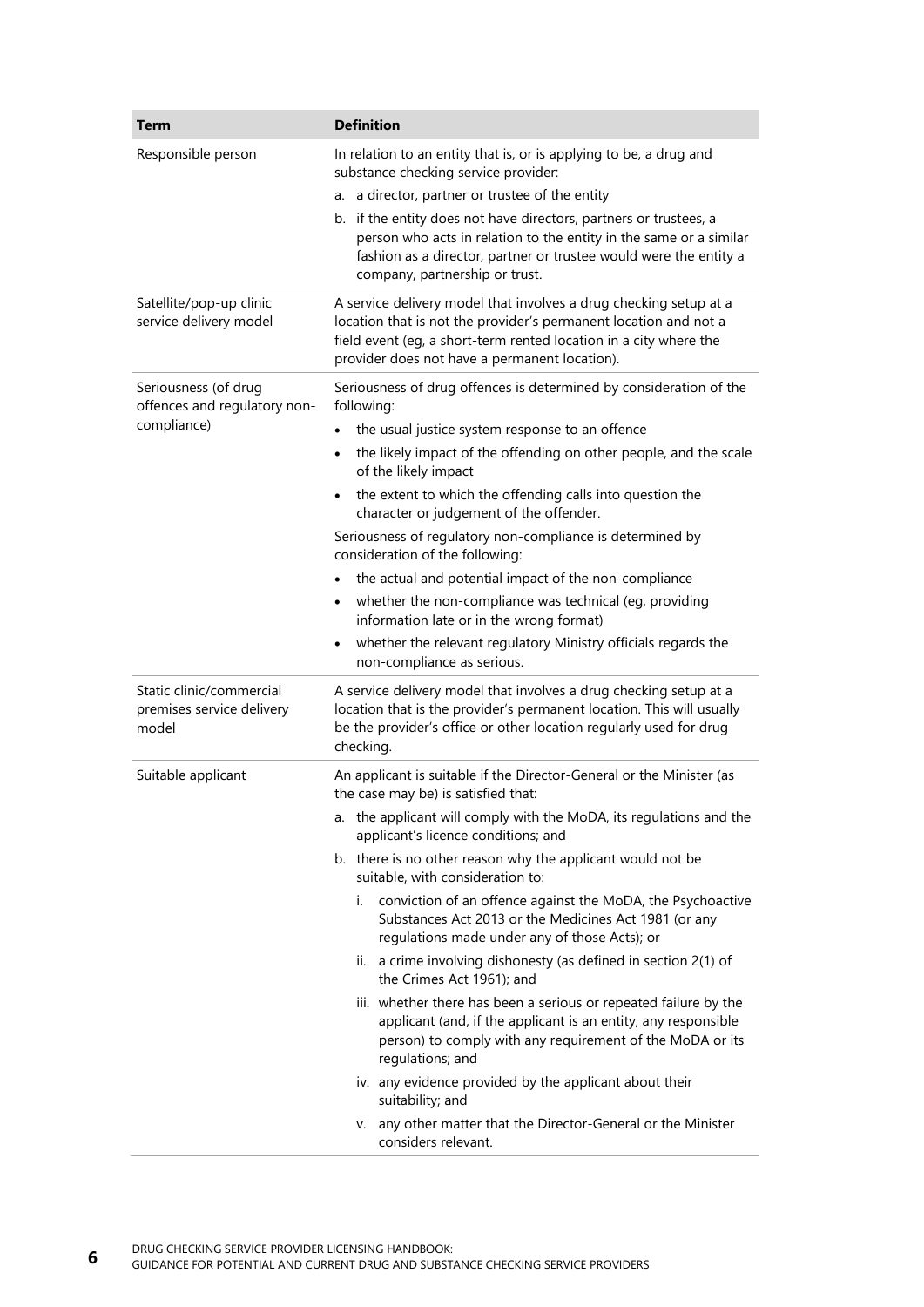| Term            | <b>Definition</b>                                                                                                           |
|-----------------|-----------------------------------------------------------------------------------------------------------------------------|
| Term of licence | The licence is for a maximum term of three years.                                                                           |
|                 | This term may be shorter at the discretion of the Director-General.                                                         |
| Worker          | A person who carries out work in any capacity for a drug checking<br>service provider, including work as:                   |
|                 | a. an employee                                                                                                              |
|                 | b. a contractor or subcontractor                                                                                            |
|                 | c. a volunteer (a person who carries out work on a voluntary basis,<br>whether or not they receive out-of-pocket expenses). |
|                 |                                                                                                                             |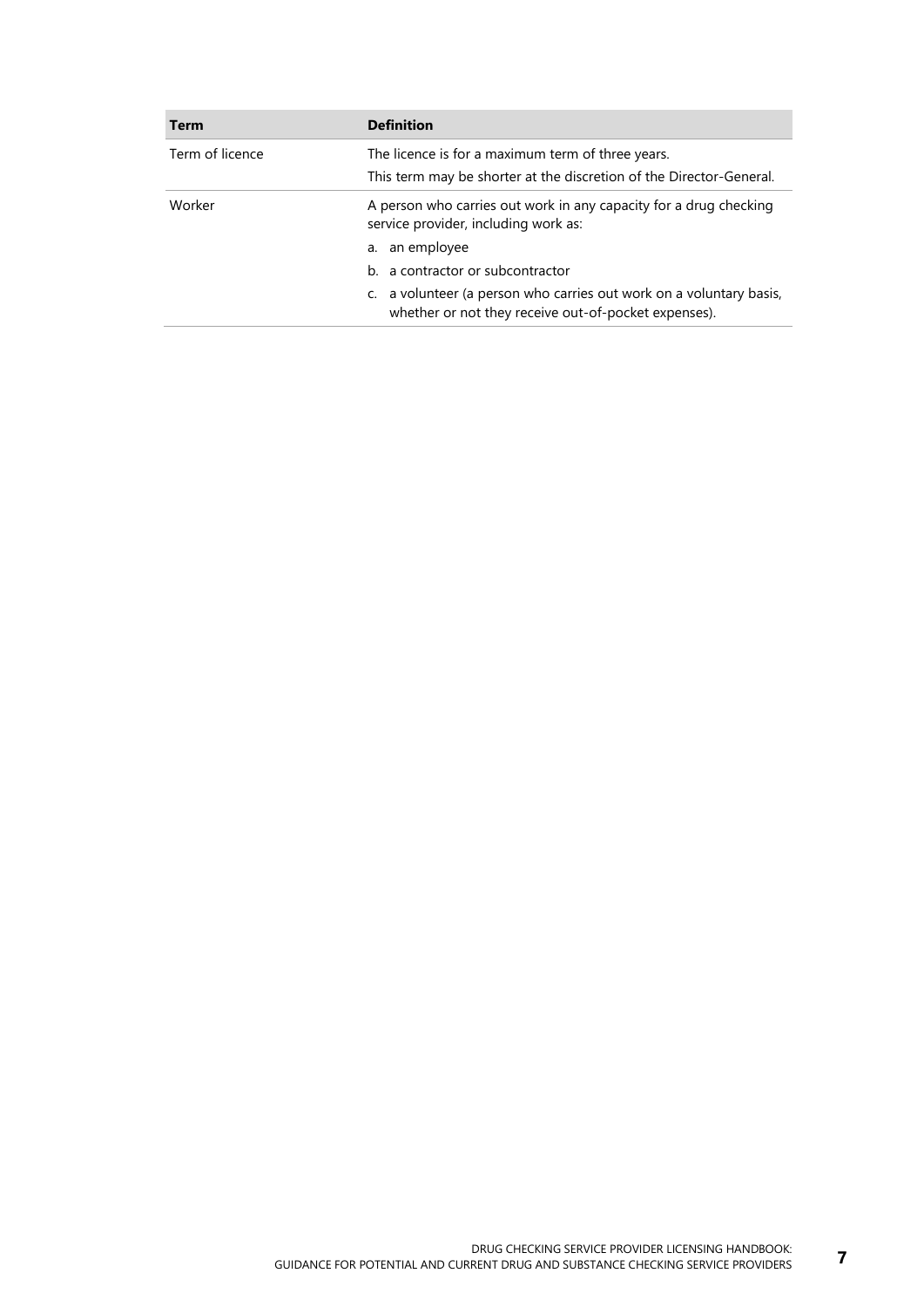## <span id="page-11-0"></span>**General application information**

Organisations or individuals may apply for licensing if they consider they meet the requirements of the relevant Acts, their regulations and the suitability requirements outlined in this handbook.

Applicants must demonstrate how they meet (or intend to meet) the functions of a drug checking service provider as specified in the MoDA.

## <span id="page-11-1"></span>**Applying for a licence**

Download the Drug Checking licensing application form available on the Ministry of Health drug checking webpage under 'published documents', complete this and submit it with supporting documentation to **[drugcheckingadmin@health.govt.nz](mailto:drugcheckingadmin@health.govt.nz)**.

There are no application fees.

### <span id="page-11-2"></span>**Penalties for breaching a licence or providing drug checking services without a licence**

If there is a breach of any terms or condition of licence, the offender is liable for a fine of up to \$5,000, and the licence may be cancelled.

Providing drug checking services without a licence is an offence and the offender may incur a fine up to \$20,000.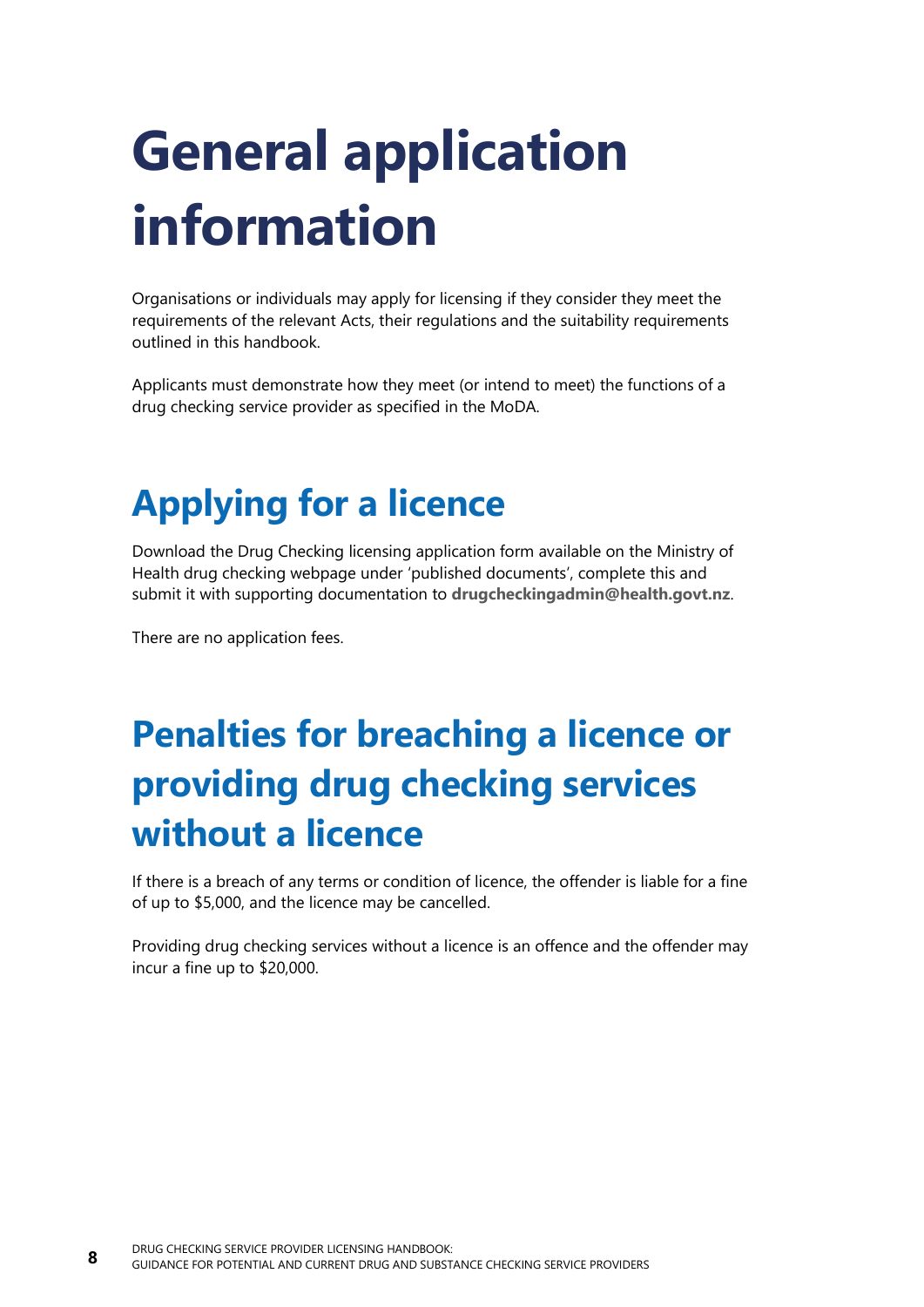## <span id="page-12-0"></span>**Applicant background information**

The Ministry requests certain information to obtain an insight into the applicant's background, their reasons for wanting to be licensed as a drug checking service provider, their previous experience in harm reduction or drug checking services and any other supporting information.

*Provide a summary (maximum 300 words) of background information, including:*

- *a general statement about the applicant*
- *previous drug checking experience or related work*
- *why the applicant is applying to become a drug checking service provider.*

### <span id="page-12-1"></span>**Conflict of interest of the entity (applicant organisation) and any responsible persons of the applicant**

A conflict of interest arises when something that is in one person's (or organisation's) best interests is not in the best interests of another. Conflict of interest may be actual or perceived.

It is preferable to declare potential conflicts of interest, to ensure they can be managed if necessary.

In the drug checking context, an example of a conflict of interest is a financial interest in a drug-related service or providing a service that promotes an abstinence-only approach to drug usage.

The Ministry directly asks applicants about potential conflicts of interest, but it also seeks broader information on other activities an applicant undertakes; this will help to determine further potential conflicts of interest, as well as the suitability of the applicant as a licensed provider.

*If the applicant is an entity, outline any activities (other than drug checking) that it will carry out, or is likely to carry out, during the term of the licence.*

*State any potential conflict of interest the applicant or any responsible person may have in providing drug checking services.*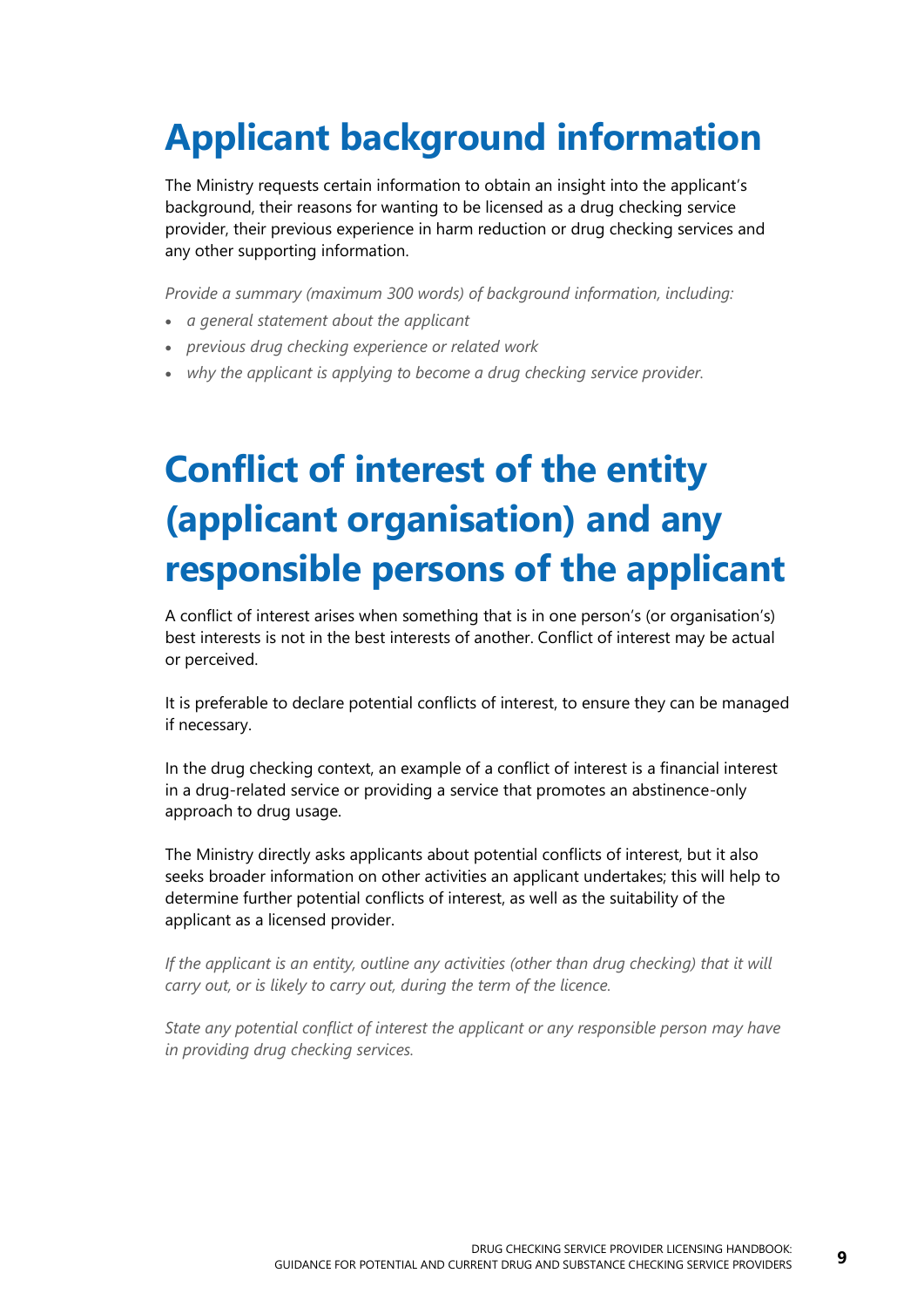# <span id="page-13-0"></span>**Applicant suitability**

#### <span id="page-13-1"></span>**Responsible persons**

For the purposes of the application to be licensed as a drug checking service provider, a responsible person includes a director, partner or trustee of the applicant entity.

If the entity does not have directors, partners or trustees, a person who acts in relation to the entity in the same or a similar way as a director, partner or trustee is a responsible person.

If the applicant is an individual person, that person is the responsible person.

*Provide certified identification documentation for each responsible person that comprises at least one of the following:*

- *New Zealand driver's licence*
- *Passport*
- *Birth certificate.*

*Include any other names the responsible person(s) has previously been known by.*

### <span id="page-13-2"></span>**Suitability of the applicant**

The legislation requires the Director-General to be satisfied as to the suitability of the applicant and any responsible person of the applicant. An applicant or any responsible person will be suitable if the Director-General is satisfied that:

- the applicant will comply with the MoDA, its regulations and the applicant's licence conditions, and
- there is no other reason why the applicant would not be suitable (see below).

The licensing process assesses the suitability of the applicant and responsible persons.

Unsuitability of a responsible person does not automatically mean that the applicant cannot be licensed. For example, the Ministry may still consider a particular applicant to be suitable, on the condition that the unsuitable responsible person is not involved with drug checking.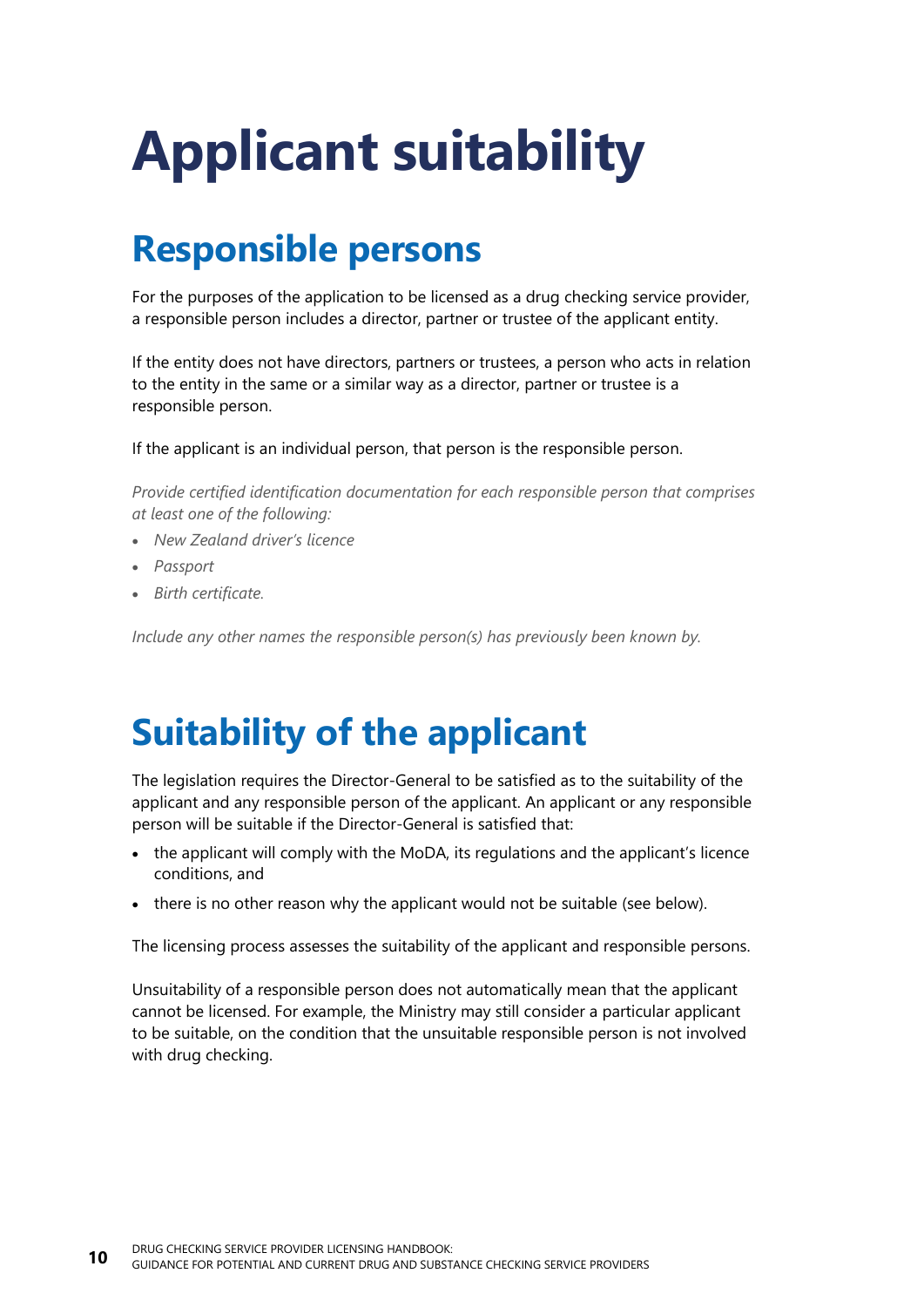### <span id="page-14-0"></span>**Convictions and non-compliance**

In determining suitability, the Director-General must consider any relevant convictions (as defined in the legislation) and any serious or repeated non-compliance with the MoDA.

The Minister of Health's approval is required where an applicant, or any responsible person of the applicant:

- has been convicted of an offence under the MoDA or its regulations, or
- has had a licence under that Act revoked due to non-compliance or
- was a responsible person for another entity that has been convicted of a MoDA offence or had a licence revoked.

#### <span id="page-14-1"></span>**Seriousness**

The Director-General will consider the seriousness and relevance of the offending or non-compliance, and the amount of time which has elapsed since it occurred, on a case-by-case basis.

The Director-General will determine the seriousness of drug offences by considering the following:

- the usual justice system response to an offence
- the likely impact of the offending on other people, and the scale of the likely impact
- the extent to which the offending calls into question the character or judgement of the offender.

The Director-General will determine the seriousness of regulatory non-compliance by considering the following:

- the actual and potential impact of the non-compliance
- whether or not the non-compliance was technical (eg, providing information late or in the wrong format)
- whether the relevant regulatory Ministry officials regard the non-compliance as serious.

See 'Definitions' for further information.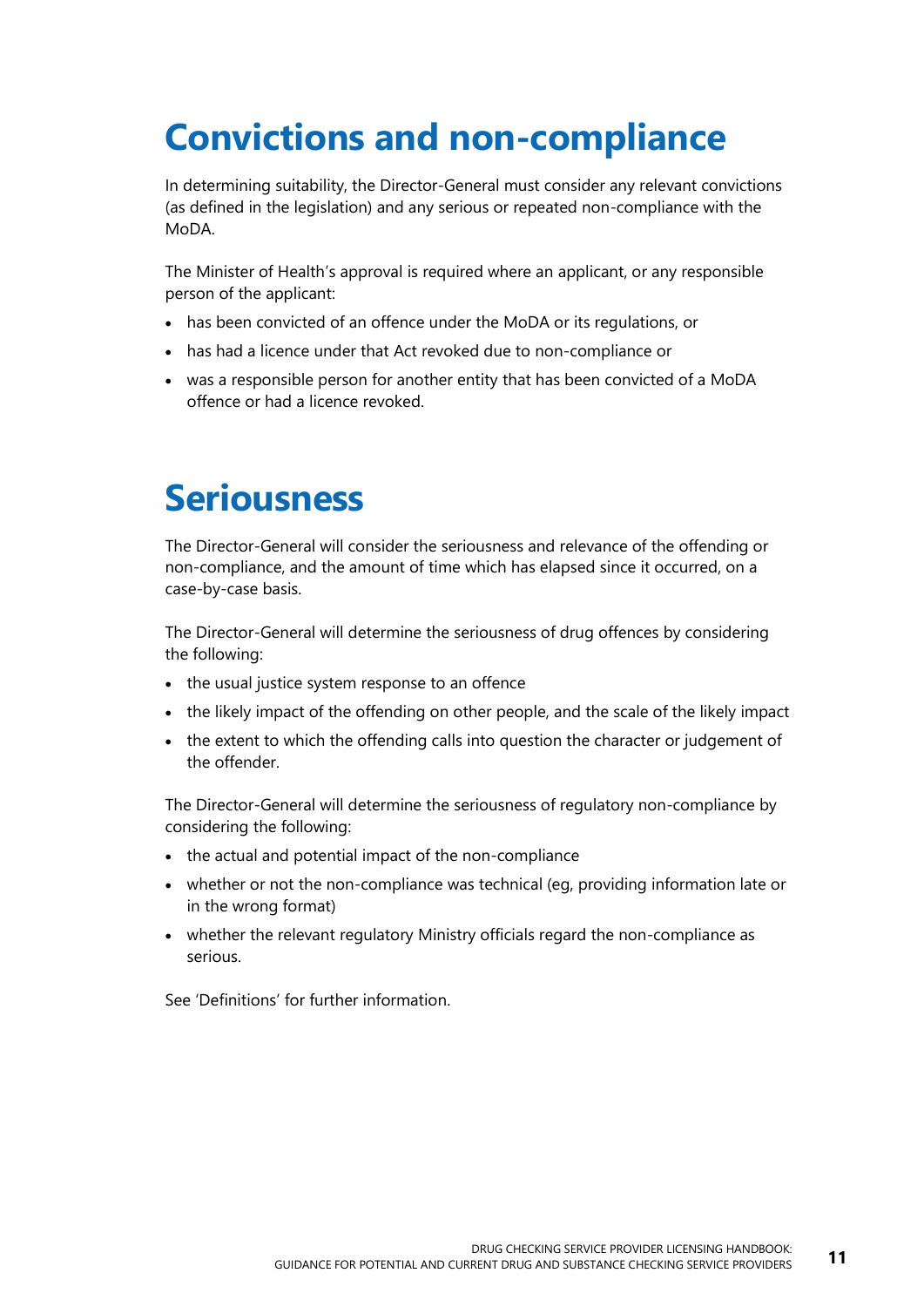### <span id="page-15-0"></span>**Criminal record checking**

Each responsible person must provide a criminal record check, dated no earlier than three months before the application submission date.

You can apply free of charge for a criminal record check: see **<https://www.justice.govt.nz/criminal-records/get-your-own/#tips>**.

Note that a criminal record check is different from a police vetting check. See **<https://www.justice.govt.nz/criminal-records/police-clearance/>** for terminology. The Ministry may request additional information at any time, if required.

*Provide a full copy of the results of a criminal record for each responsible person.*

*Where an applicant is an entity, include a criminal record check for every director, trustee or partner.*

*Where an applicant does not have directors, trustees or partners, include a criminal record check for everyone acting in a similar role.*

*Where an applicant is one person, include a criminal record check for that person.*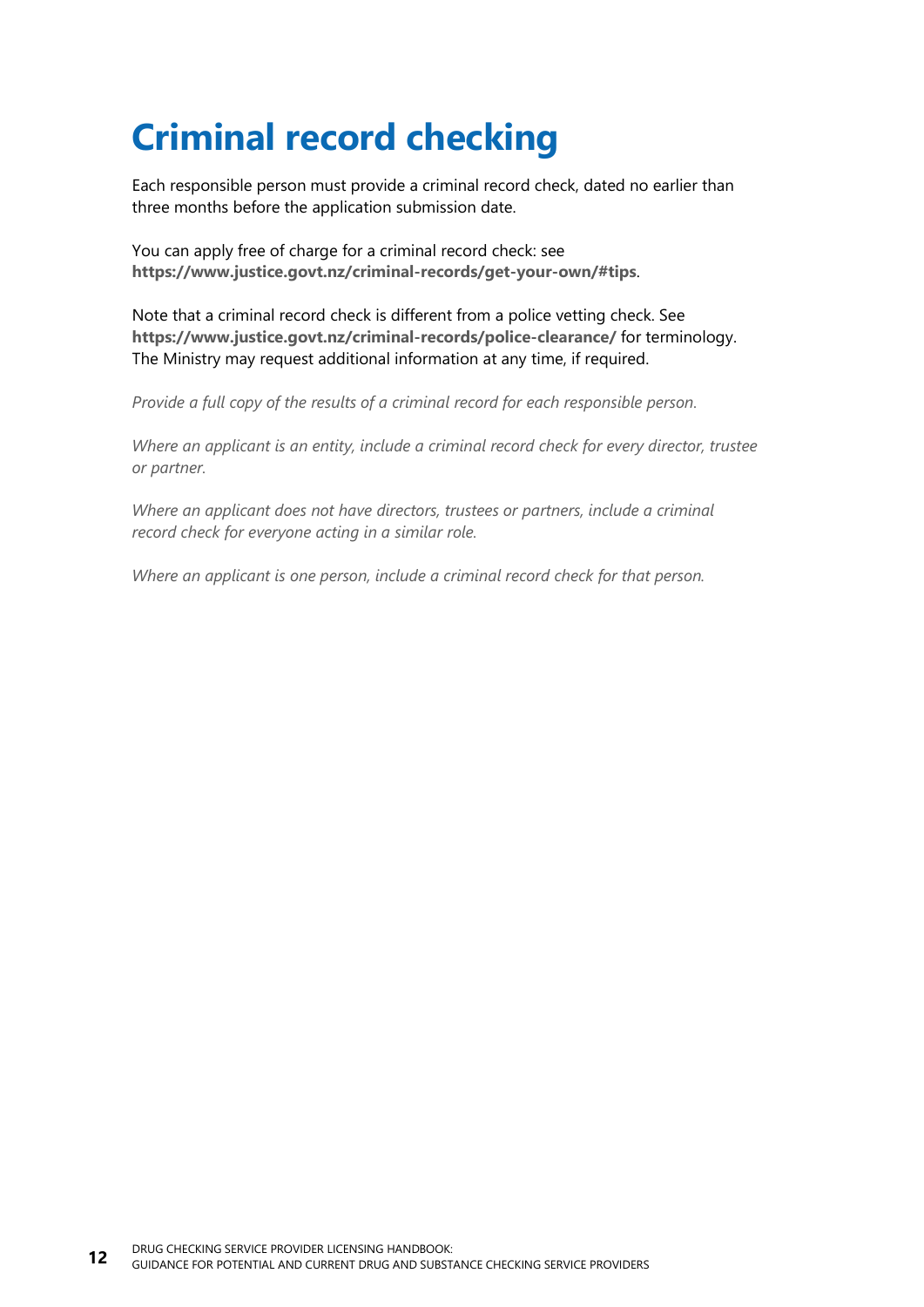## <span id="page-16-0"></span>**Information required where there has been offending or non-compliance**

Additional information is required to be submitted where an applicant, or any responsible person of the applicant, has a relevant conviction or history of non-compliance (as stated above).

We require the applicant to declare all offending both with and without conviction to provide an equitable application process for anyone applying. Any non-compliance needs to be noted regardless of conviction. Any instance of non-compliance will be assessed on a case-by-case basis.

*The following information is required to be declared where there has been responsible persons offending or non-compliance:*

- *any conviction of an offence against:*
	- *the MoDA*
	- *the Psychoactive Substances Act 2013*
	- *the Medicines Act 1981*
	- *any regulations made under any of those Acts*
- *any crime involving dishonesty (as defined in section 2(1) of the Crimes Act 1961)*
- *any pending court hearings/trial/sentencing*
- *whether the person has ever seriously or repeatedly failed to comply with any requirement of the MoDA or its regulations (whether or not a conviction resulted)*
- *whether any responsible person of the applicant, while a responsible person for a different entity, was ever seriously or repeatedly non-compliant with the MoDA (whether or not a conviction resulted)*
- *any overseas convictions equivalent to the relevant convictions listed above.*

*For each offence or non-compliance (with or without conviction), state the length of time since the conviction or non-compliance.*

Non-compliance of the MoDA also includes instances in which licences or permits held under the MoDA were revoked or cancelled, including when a responsible person worked for another entity.

*For each responsible person, state:*

- *whether they have held (or currently hold) any other licences or permits under the MoDA (name these)*
- *whether any licences or permits they have held under the MoDA, for this or any other entity, have ever been revoked or cancelled, and the reasons for this and whether they were a responsible person of the entity at the time.*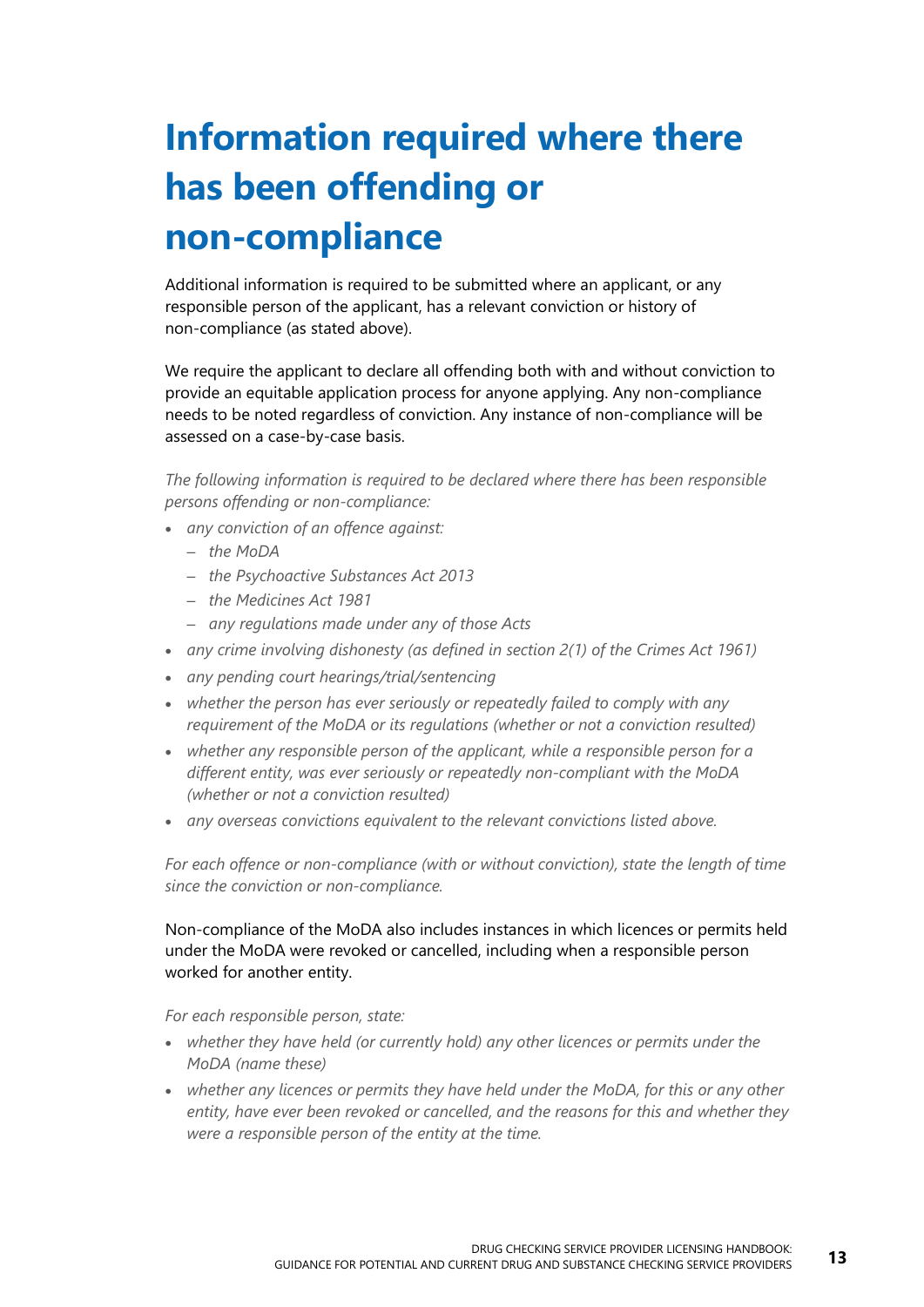## <span id="page-17-0"></span>**Applicant suitability statement**

Where a responsible person has a relevant MoDA conviction or non-compliance, the applicant must submit a statement explaining why they are suitable to hold a licence. The Director-General will assess this statement on a case-by-case basis to determine suitability.

Suitability statements may include information on the following factors:

- the nature of the offending or non-compliance, including its seriousness and relevance to drug checking
- the length of time since the offending or non-compliance
- the name of any licences or permits revoked or cancelled, or compliance issues, the reasons for the revocations or cancellations and the time since any revocation or cancellation has occurred
- the extent of the person's awareness of and involvement in the offending or noncompliance, and what they did do prevent or stop it
- the role the responsible person will play in the drug checking service (eg, the person may be a director of the entity, but not involved in the drug checking service provision itself)
- the reason the person has for becoming involved in drug checking services and the provision of drug harm reduction advice
- an assurance that the person will comply with the legislation, regulations and licensing conditions.

*Where a responsible person has a relevant MoDA conviction or non-compliance, the applicant must submit a statement explaining why they are suitable to hold a licence. The Director-General will assess this statement on a case-by-case basis to determine suitability.*

*This statement should be a maximum of 500 words.*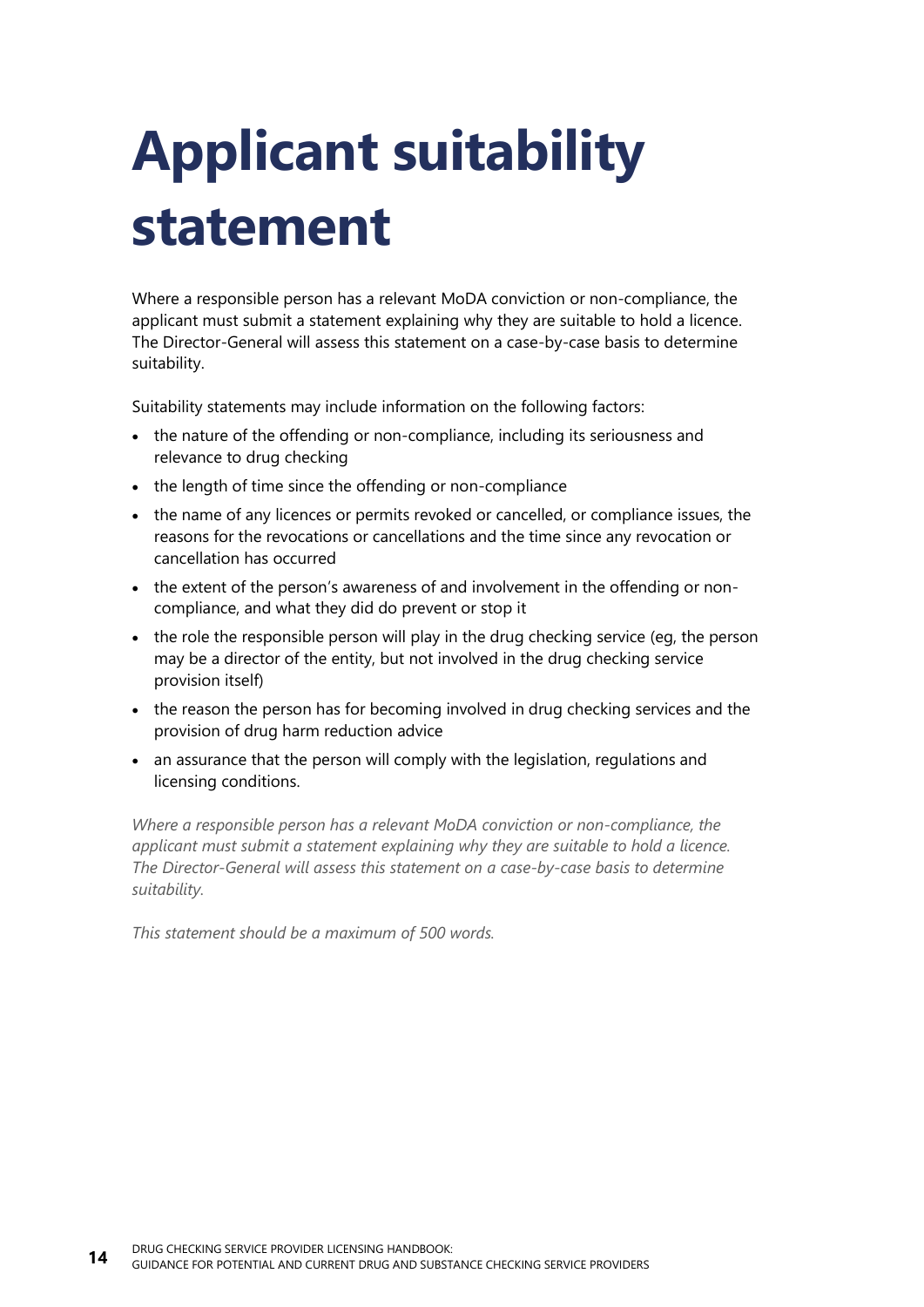## <span id="page-18-0"></span>**Service delivery models**

Applicants need to prove to the Director-General that their service model will enable them to carry out their functions to an appropriate standard, complying with the legislation and any conditions of licensing.

Applicants must be able to demonstrate that their service complies with current best practice principles. These principles pertain to identification of the composition of drugs, use of up-to-date drug libraries and provision of the best possible drug harm reduction advice.

The service model must comply with the legislation, regulations, licensing requirements and conditions of licensing. For example, drug checking service providers must not perform any of their functions from residential premises (see section 35DB of the MoDA).

In identifying their service delivery models, applicants must specify the following:

- service delivery type (eg, field events, static clinics)
- location (eg, national, regional)
- target audiences, taking health inequities considerations into account (eg, Māori, rainbow communities, youth, people experiencing homelessness, rural populations, urban populations)
- frequency (eq, reqular clinics, seasonal events)
- any other relevant aspects, such as accessibility (eg, wheelchair access).

Current service delivery models include:

- field events, such as summer festivals
- static clinics/commercial premises
- satellite/pop-up clinics.

These service models primarily target youth and the young adult demographic. The Ministry anticipates that drug checking services will increase to become more equitably accessible across the country, including through other service models such as fully contactless and mail-in services. Currently, such models require further Ministry and stakeholder exploration.

The Ministry may restrict an applicant's licensing conditions to the specific service type(s) they select in their application.

Currently, drug checking services may only use certain Ministry-approved technology and testing methods. Information on approved technology and testing methods can be found at **[https://www.health.govt.nz/our-work/regulation-health-and](https://www.health.govt.nz/our-work/regulation-health-and-disability-system/drug-checking)[disability-system/drug-checking](https://www.health.govt.nz/our-work/regulation-health-and-disability-system/drug-checking)**.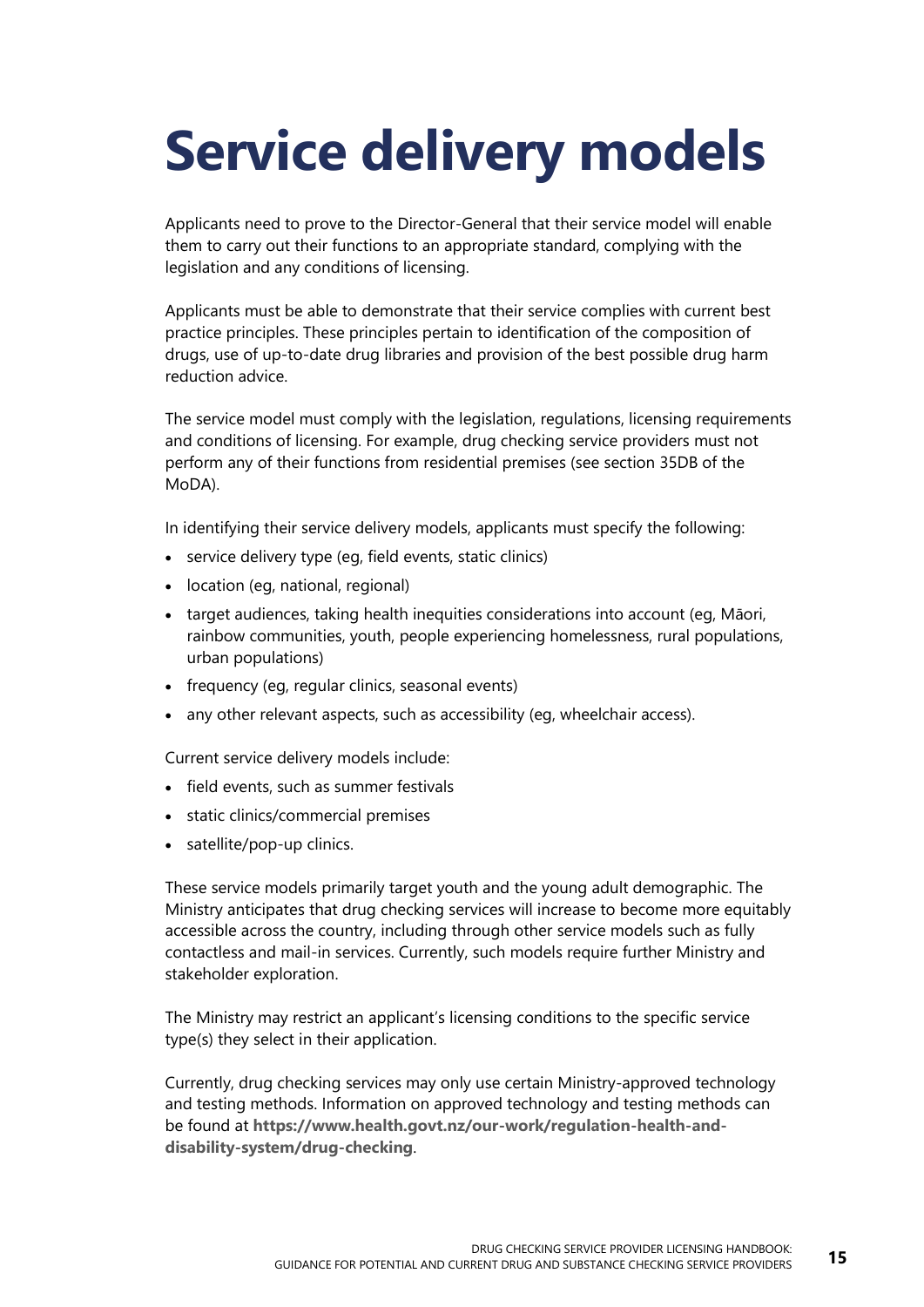Where an applicant wants to use a testing method that is not on the approved list, they should follow the instructions on the drug checking webpage to submit a new method for approval.

Applicants must outline the service delivery models they propose in their submission, and licences will only apply to the specified models.

Once licensed, providers must notify the Ministry in writing if they wish to change or extend their model(s). The Ministry will assess such requests on a case-by-case basis. If it approves a request, it may, where necessary, officially amend the service provider's conditions of license.

*Please identify all service delivery models you wish to deliver.*

*State the applicant's experience with each selected service delivery model as specified.*

*For each service delivery model specified, include evidence of your competence or plan to achieve competence, to deliver that model. This may include building experience under the supervision of another experienced approved or licensed drug checking organisation.*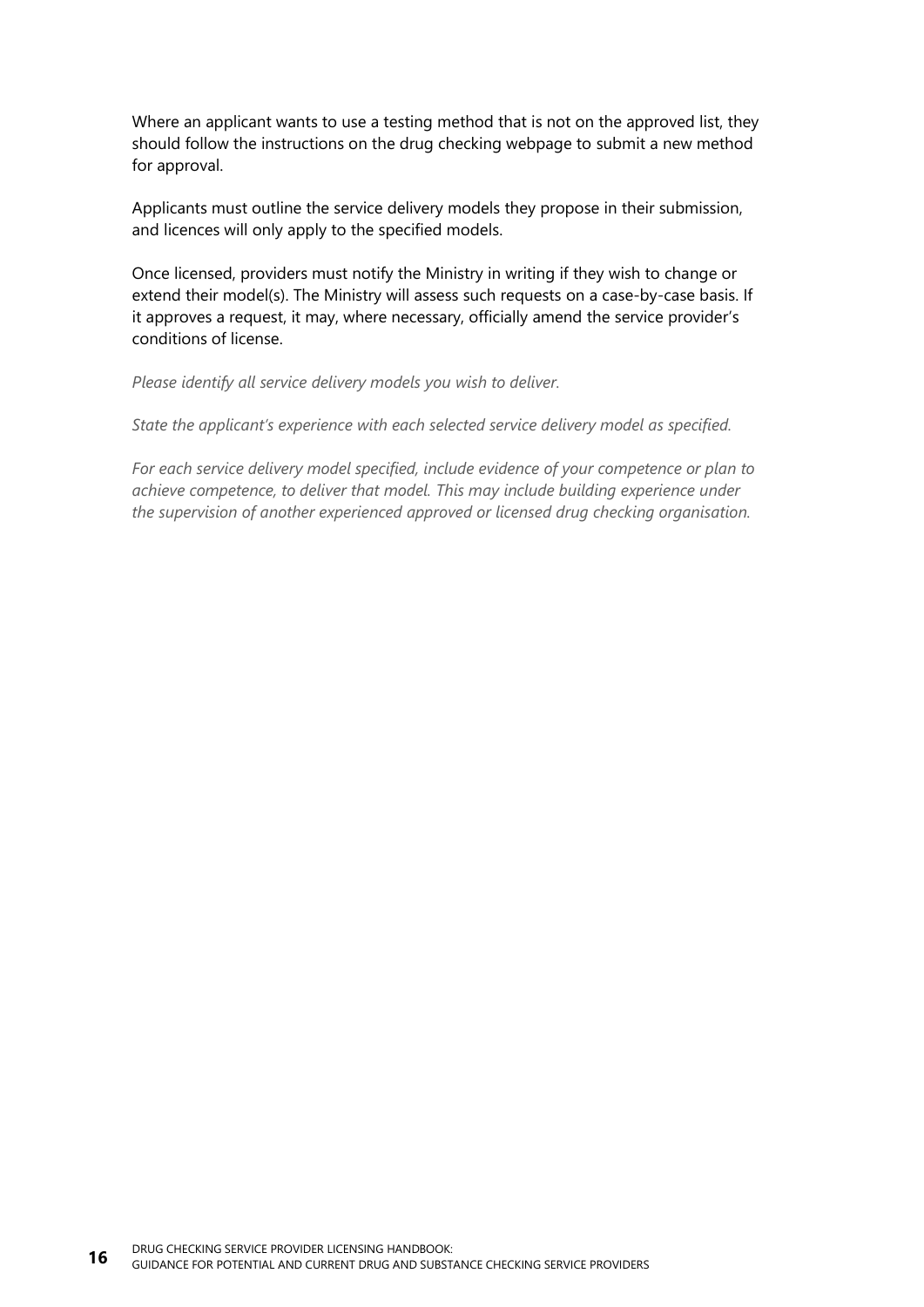### <span id="page-20-0"></span>**Target audiences, including equity and accessibility considerations**

Equity and accessibility are key considerations for the Ministry of Health. To this end, the MoDA regulations require all drug checking licence holders to have demonstrated they have taken reasonable steps to provide equitable services and maximise accessibility. A key principle of the licensing system is that the system should enable a wide variety of approaches at a range of locations.

Over time, the Ministry plans to extend drug checking services to increase access among particular groups experiencing health inequities, such as Māori, people with disabilities, rainbow communities, homeless populations and people experiencing substance dependence.

Applicants must outline the ways in which their service will take equity and accessibility into account.

As examples, methods of increasing equitable access include providing resources in other languages and providing targeted resources for people with disabilities. We acknowledge that resource limitations may affect services' ability to implement such measures, but note that, where possible, services should aim to improve equity and accessibility considerations over time.

The Ministry takes into consideration cost, licence holder capability and the accessibility limitations of the particular location where drug checking will be provided.

The Ministry will not restrict licences according to the target audiences and equity and accessibility considerations specified in the application. Rather, the Director-General will use this information to gauge the intentions of the applicant.

*Describe the steps you have taken to improve inequity or improve or maintain accessibility (where practical), in terms of:*

- *location (eg, national, regional)*
- *primary target audiences, taking health inequities into account (eg, Māori, rainbow communities, youth, people experiencing homelessness, rural populations, urban populations)*
- *frequency (eg, regular clinics, seasonal events)*
- *technology and testing methods (see testing section below).*

*Note any accessibility and/or equity considerations which are being considered, for example:*

- *wheelchair access*
- *information provided in visual form (for deaf and hard of hearing clients)*
- *information provided in audio form (for blind and low vision clients)*
- *information provided in additional languages (eg, te reo)*
- *any other relevant considerations such as improving or maintaining accessibility and equity.*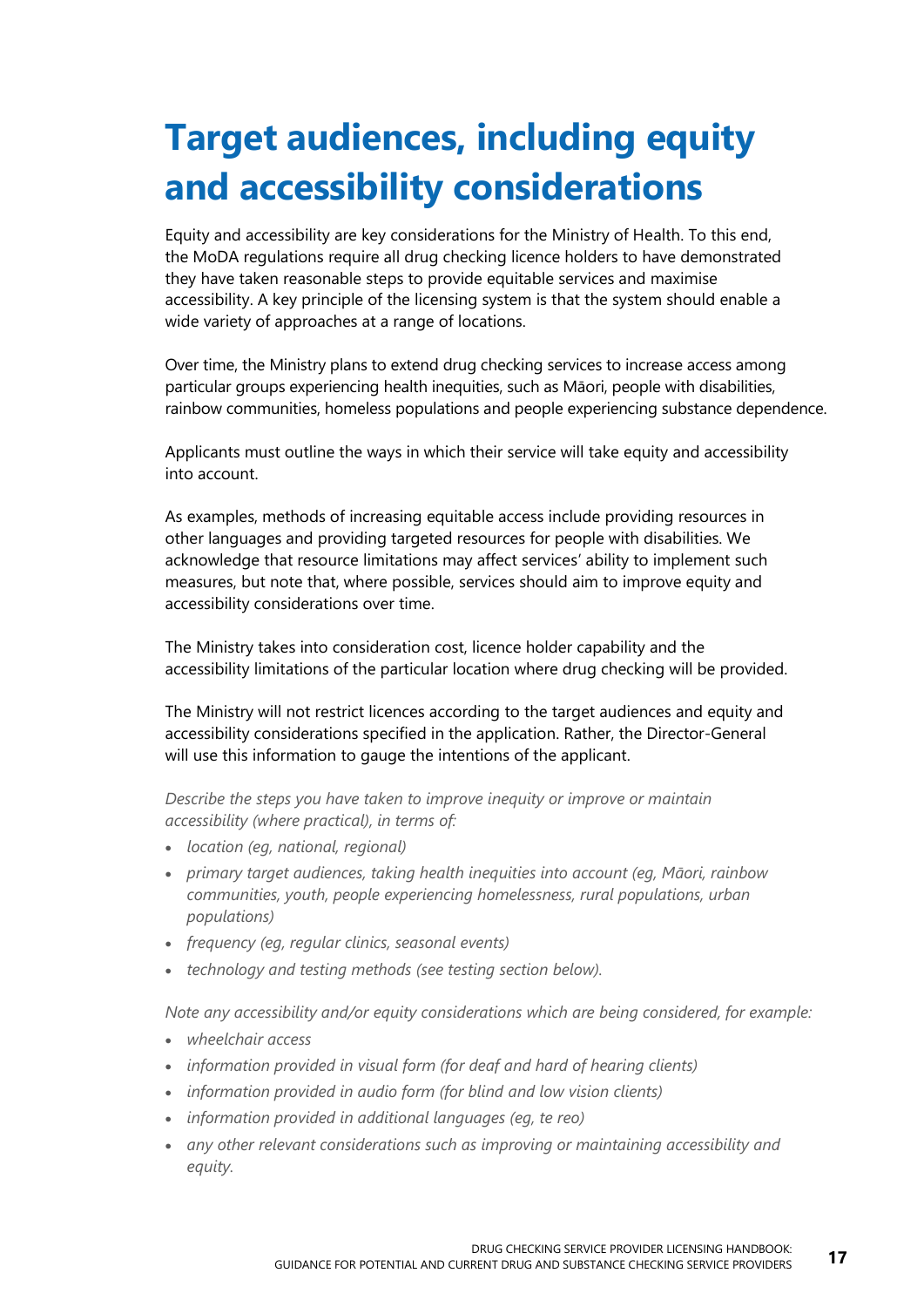### <span id="page-21-0"></span>**Workforce structure**

To determine whether an applicant's service model is appropriate and fit for purpose, we ask applicants to demonstrate how they will deliver services for each service model, including in terms of workforce structure.

When possible (taking into account resourcing limitations), applicants should take equity and accessibility considerations into account when planning workforce structure. A more diverse workforce allows greater ability to provide effective services to a more diverse client base (in terms of ethnicity, gender, disability and so on).

Applicants should clearly articulate the process they will follow when escalating potential issues to organisational leadership or other agencies (eg, the police or Drug Information and Alerts Aotearoa New Zealand (DIANZ),<sup>2</sup> including what factors would trigger escalation to whom and when.

*Please provide the following information for each service delivery model you use, or intend to use:*

- *workforce structure (volunteer, employed or both)*
- *worker numbers during drug checking, including minimum number of workers for each service delivery model*
- *roles workers hold (eg, supervision, leadership, drug testers, harm reduction workers, 'welcome' worker, etc)*
- *supervision and leadership in place*
- *training or qualifications (eg, applicable science degree) required for each role.*

*Outline processes for escalation to organisational leadership or other (eg, organisation supervisor, police/DIANZ), should issues arise and what factors would trigger escalation to whom and when.*

<sup>2</sup> A function of the National Drug Intelligence Bureau, which is a joint agency made up of representatives of the Ministry of Health, New Zealand Police and New Zealand Customs Service.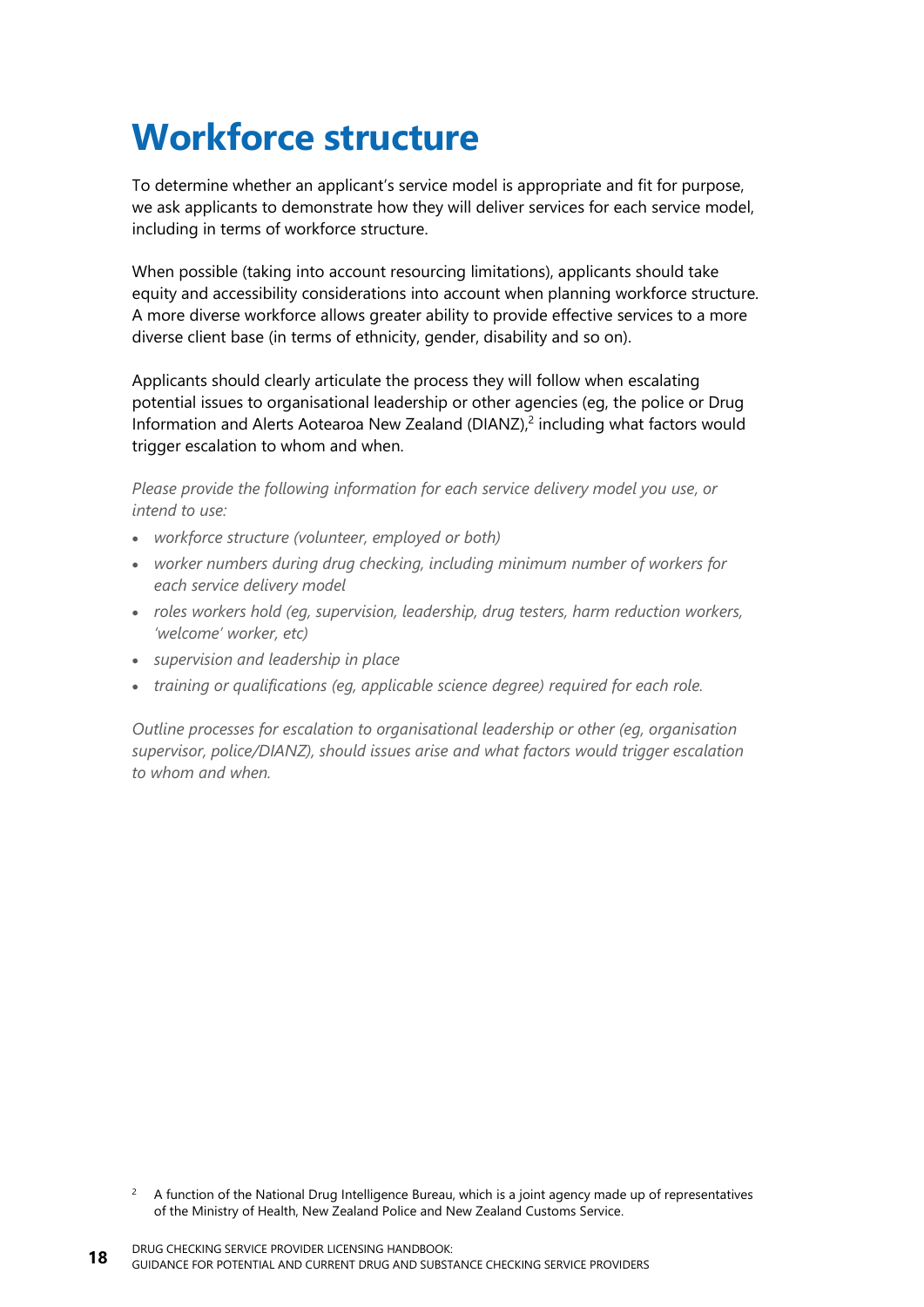## <span id="page-22-0"></span>**Drug checking service provider functions**

Drug checking service provider functions include the following:

- Harm reduction advice: Provide accurate and appropriate harm reduction advice about particular substances, to help individuals make informed decisions. Partnering with another organisation to provide this function may be appropriate.
- Drug checking testing: Test any drug that an individual presents for checking, within the capabilities of testing technology available.
- Results of testing: Advise individuals about the outcome of the testing.
- Sample return: Return the drug to the individual, as appropriate.
- Sample disposal: Dispose of any sample used in testing.
- Disposal (or arrangement of disposal) of surrendered drug: Dispose (or arrange for the disposal of) any drug surrendered by an individual for disposal.
- Further testing: Arrange for a sample of a drug to be tested by an approved laboratory where applicable.
- Training: Train (or arrange for the training of) the service provider's workers to perform the functions specified in section 35DB (a)–(g) (including by using, for training purposes, drugs that have been surrendered for disposal).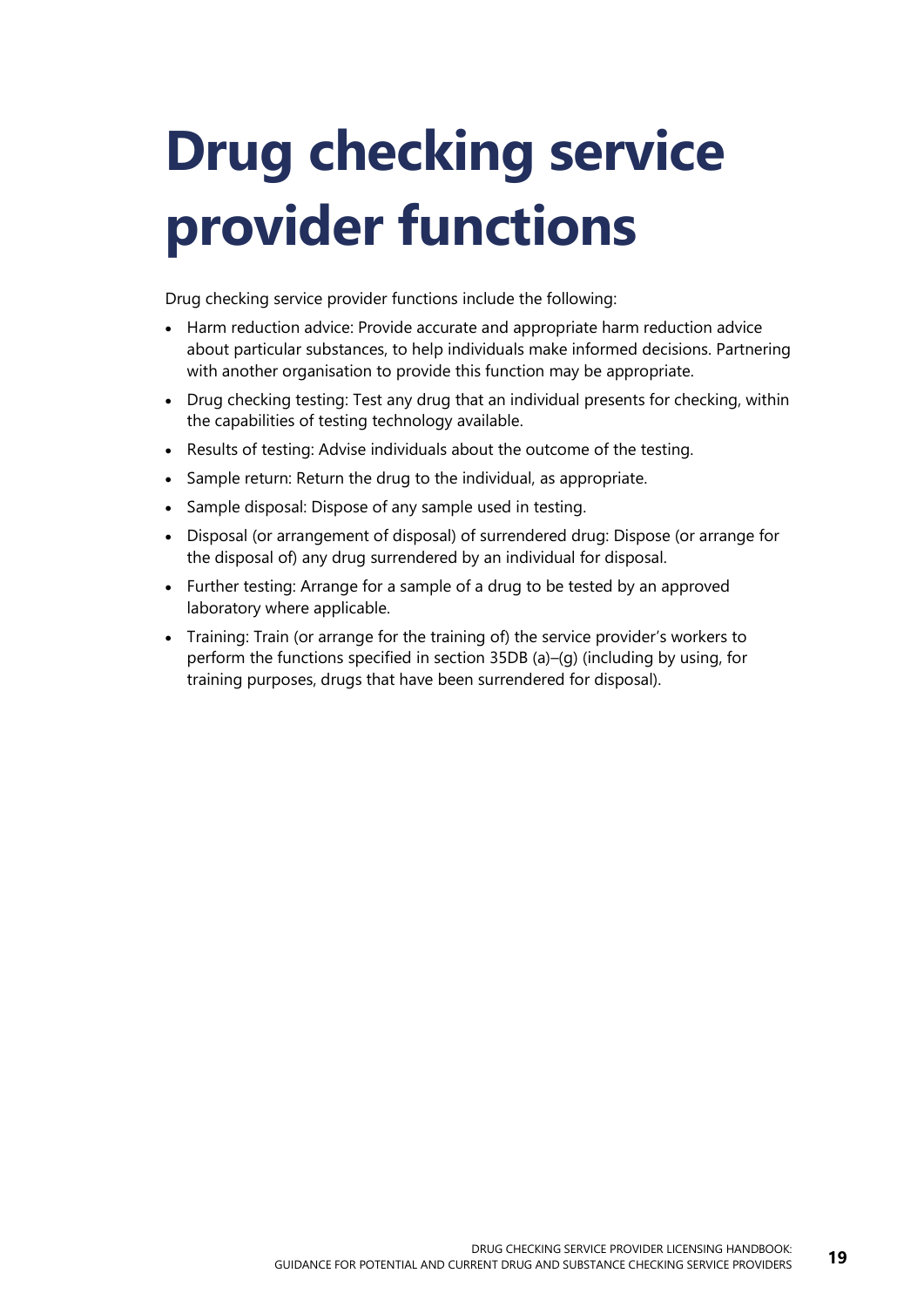### <span id="page-23-0"></span>**Provision of drug harm reduction advice with testing results**

The Director-General of Health may only issue a licence if satisfied the applicant will provide accurate and appropriate harm reduction advice. Failure to provide harm reduction advice is a breach of a drug checking service provider's licence conditions.

Drug checking service providers must provide anyone who receives test results for a particular drug with information and advice relating to harm reduction for that drug, specific to the person, their circumstances and the drug identified. They should also explain limitations to results provided (eg, there may have been other drugs within the substance that have not been detected in the test result).

If testing does not indicate the likely identity of the drug but the provider has a reasonable idea of what it may be, the provider can provide advice on the drug that they think it is alongside advice on consumption of a drug of an unknown identity.

If testing does not indicate the likely identity of the drug, and the provider does not know what it is likely to be, the provider must provide general harm reduction advice.

A service provider does not breach their licence conditions if, despite reasonable efforts being made to give the advice, the individual refuses to receive it.

Providers must present test results in a way that makes it difficult for drug manufacturers (or dealers) to promote their products. They must present information in a way that the person receiving the results can understand. For example, a generic pamphlet on MDMA would meet this requirement, as would a handwritten note specifying the drug name, but a printout of a spectrometer result would not, as interpreting such a printout requires substantial knowledge and training.

Drug checking service providers must ensure that, to the extent their resourcing allows, they consider equity when providing harm reduction advice (eg, by offering information in different languages, such as te reo).

Harm reduction advice must be accurate and appropriate. This means:

- it should be based on the best information available to the provider
- it should be tailored to the persons, their circumstances and the drug tested, as far as is reasonably practical
- it should not stigmatise a person or their actions, or express a moral judgement
- it should not consist of advice merely not to consume a drug (such advice may be included as a recommendation, alongside harm reduction advice).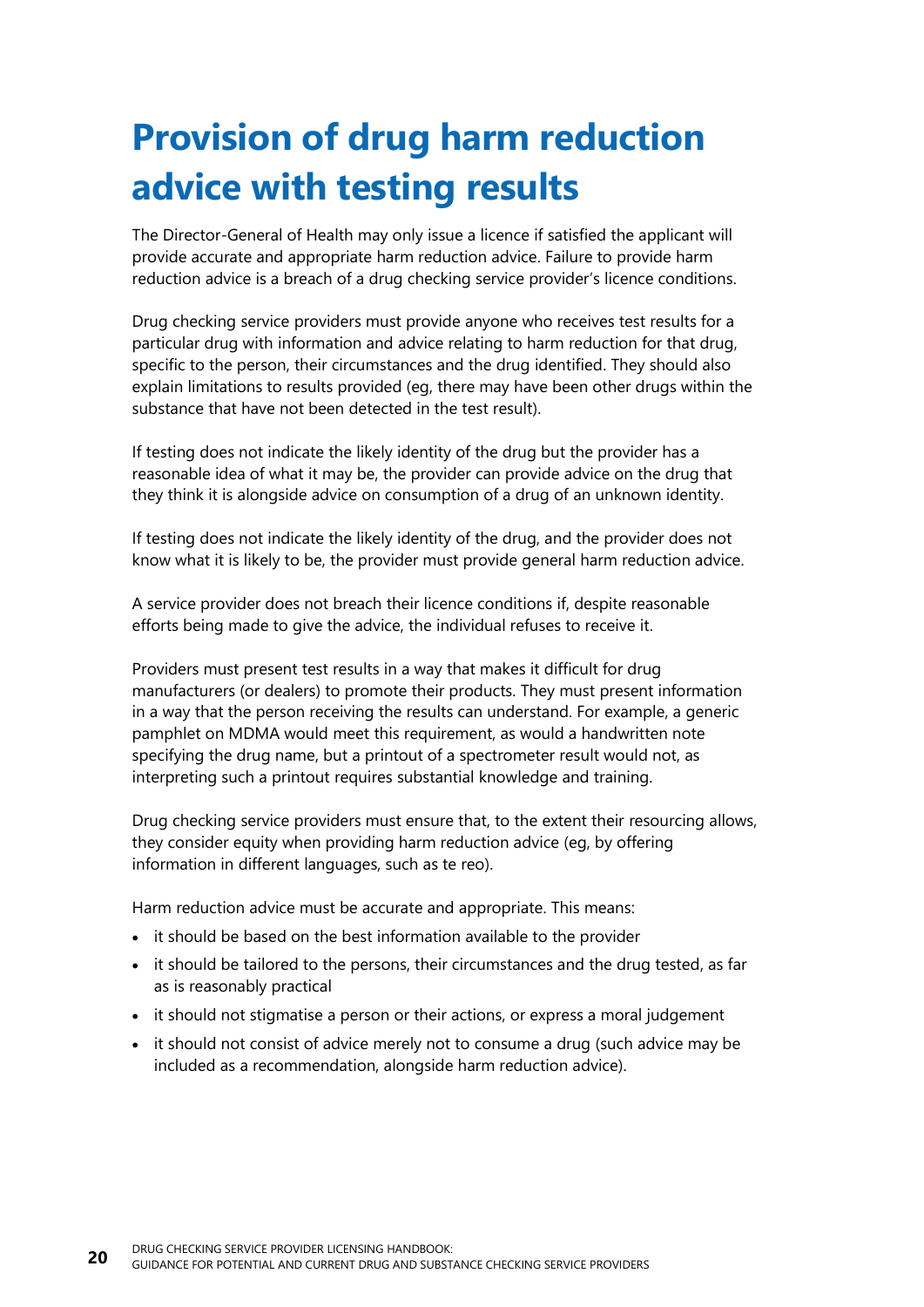Advice must specify:

- if the test indicates the likely identity of the drug, the harms associated with that drug
- if the test does not indicate the likely identity of the drug, but the service provider considers that they are able to form a view on its likely identity:
	- the harms associated with that drug
	- the harms associated with taking a drug of an unknown identity
- where the test does not indicate the likely identity of the drug, the harms associated with taking a drug of an unknown identity
- how drug harms could be reduced or avoided.

The provision of inaccurate or inappropriate advice creates a significant risk, in that it may:

- give users of the drug checking service a false sense of security or
- undermine the credibility of drug checking services in general.

Drug checking services must cover the provision of harm reduction advice in training of workers, both at induction and on an ongoing basis.

*Describe the process you use to advise an individual of the outcome of the testing of a drug or substance for each different service model.*

*Describe your delivery of accurate and appropriate harm reduction advice, and how you will update this advice to ensure it is current.*

*Describe your past experience in providing drug harm reduction advice.*

*Describe the procedures workers in your service follow for the provision of drug harm reduction advice.*

*Provide examples of harm reduction resources available through your service, including:*

- *specific drug/substance harm reduction resources*
- *harm reduction advice associated with particular drugs/substances identified*
- *harm reduction advice associated with taking unknown substances*
- *other information sources, noting how they would be utilised.*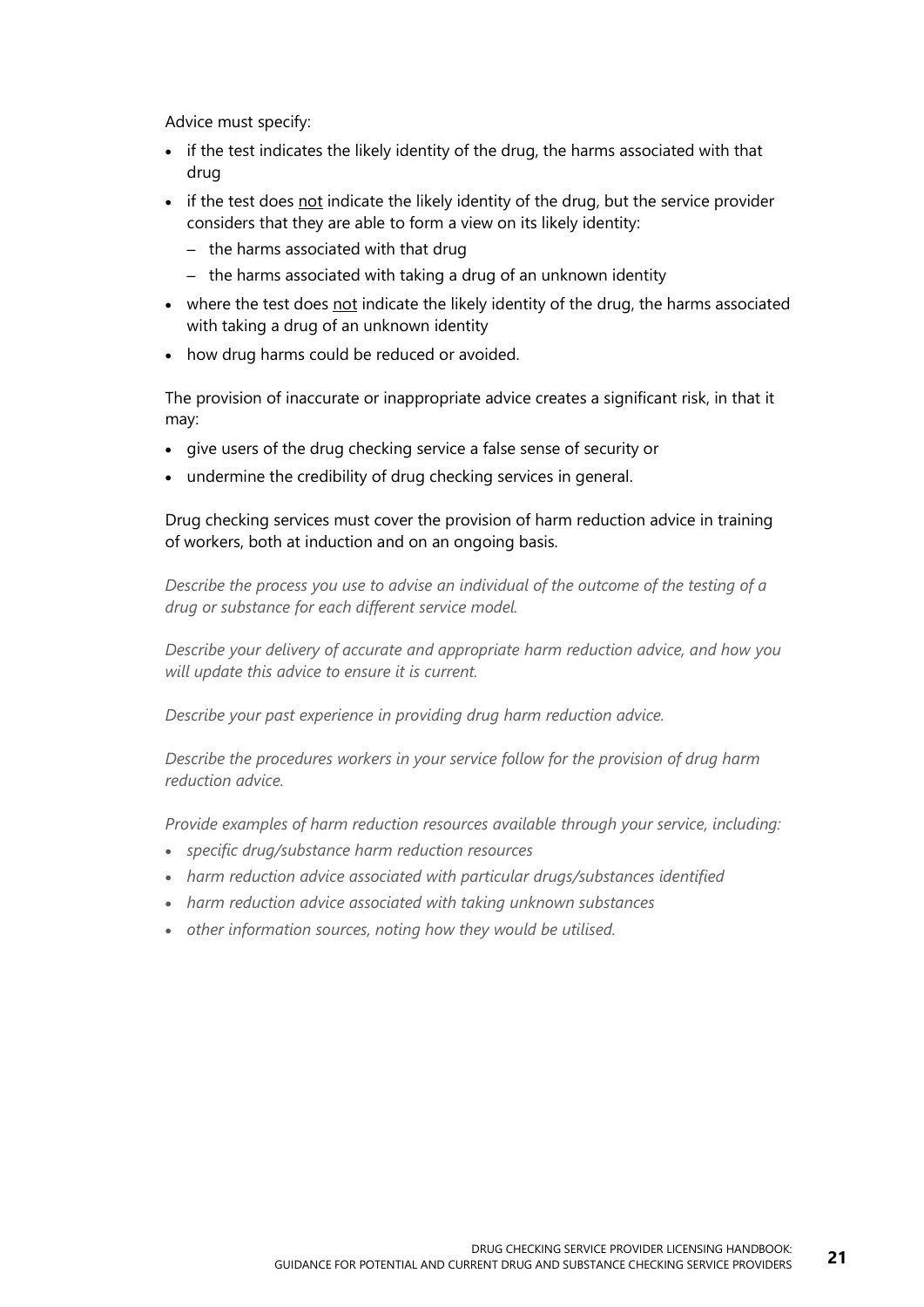## <span id="page-25-0"></span>**Testing**

Applicants should use a range of testing methodologies and equipment to carry out comprehensive, high-quality drug checking activities in line with best practice. When drug checking is provided, it is expected that services have access to equipment and testing methodologies from the approved methods list to ensure a comprehensive, quality service is delivered for people presenting drugs for testing. This includes access to current drug libraries associated with each specific spectrometer.

Reagent testing as a stand-alone service does not meet the intent of the legislation with regard to providing a high-quality drug checking service (with the exception of fentanyl test strips or Ehrlich's test for LSD reagent testing, for example). The use of reagent testing alone may increase a person's risk of serious harm. A reagent test may identify a single drug (eg, MDMA) when a substance also contains a drug of greater risk (eg, eutylone).

The Ministry of Health's drug checking webpage lists current approved technologies and testing methods: see **[https://www.health.govt.nz/our-work/regulation-health](https://www.health.govt.nz/our-work/regulation-health-and-disability-system/drug-checking)[and-disability-system/drug-checking](https://www.health.govt.nz/our-work/regulation-health-and-disability-system/drug-checking)**.

If an applicant or licensed provider wishes to use a method not on the approved list, they will need to satisfy the Director-General that the method is fit for its intended purpose. (Follow the instructions on the Ministry's drug checking webpage to submit a new method for approval.)

The Director-General may restrict an applicant's licensing conditions according to the technology and testing methods specified.

*Please provide the following information:*

- *all testing methods that your service will use*
- *if spectrometers are loaned, where they are loaned from (eg, ESR or other agencies)*
- *which drug libraries you will use, and how they will be kept up to date*
- *whether/how reagent testing will be used*
- *testing limitations for all methodologies to be used*
- *risks and mitigation strategies associated with limitations of the technology (eg, machinery malfunction, stand-alone reagent testing)*
- *experience with all technologies to be used*
- *examples of the procedures workers will follow for the testing of a drug for each testing methodology.*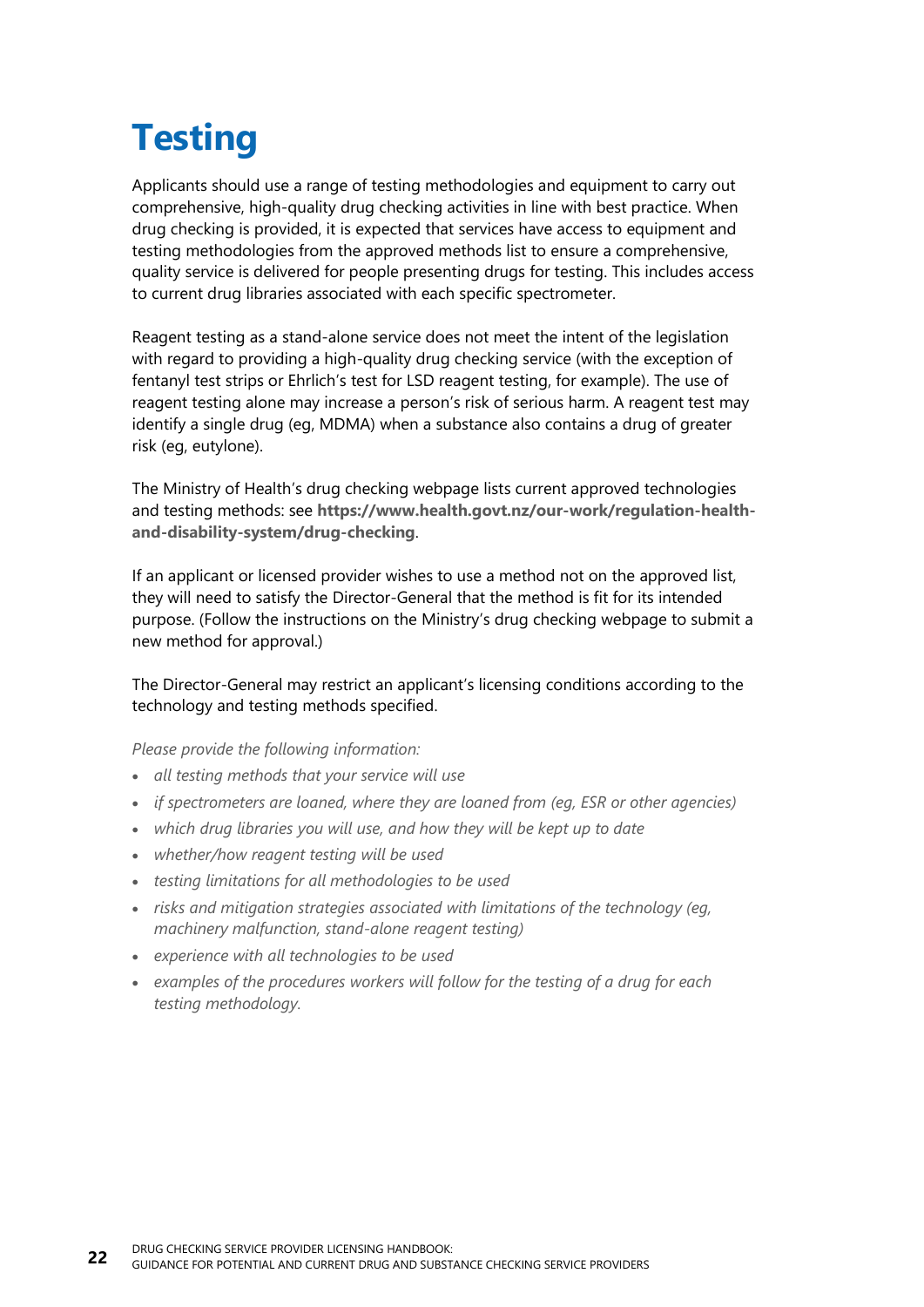## <span id="page-26-0"></span>**Calibration of equipment**

Providers may need to use illicit drugs to calibrate their testing equipment. This is considered a function of testing, and possession of these drugs for this purpose is permitted. Providers must keep records of any drugs used for calibration, and make appropriate storage arrangements (see 'Safe storage of samples' below).

Where an applicant has held or holds an import licence under the MoDA for calibration or training purposes, this must be declared in the application. Applicants can apply for such a licence through Medicines Control (Medsafe) within the Ministry of Health.

*Please provide the following information:*

- *whether drugs will be used to calibrate equipment (if yes, state what type of calibration samples will be used and how these are suitable for accurate calibration)*
- *what type of calibration samples will be used (eg, legal laboratory samples or surrendered illicit drugs)*
- *arrangements for the safe storage and recording of drugs held by applicants for the purpose of calibration of equipment*
- *whether an import licence under the MoDA has been held, is held or will be sought for controlled drugs.*

### <span id="page-26-1"></span>**Disposal of samples**

Disposal (or arrangement for the disposal) of drugs is a mandatory function of a drug checking service provider. Providers will need to dispose samples:

- used in testing
- surrendered by an individual for disposal
- used in training
- drugs being transported for disposal at a later date.

Service providers must keep records of any drug that is or has been in their possession for the purpose of disposal, with the exception of recording disposal of drugs on site at the time of testing (eg, by dropping it in a jar of bleach).

*Please provide details of the procedure you will use for disposal of samples:*

- *used in testing*
- *surrendered for disposal*
- *used in training*
- *drugs being transported for disposal at a later date.*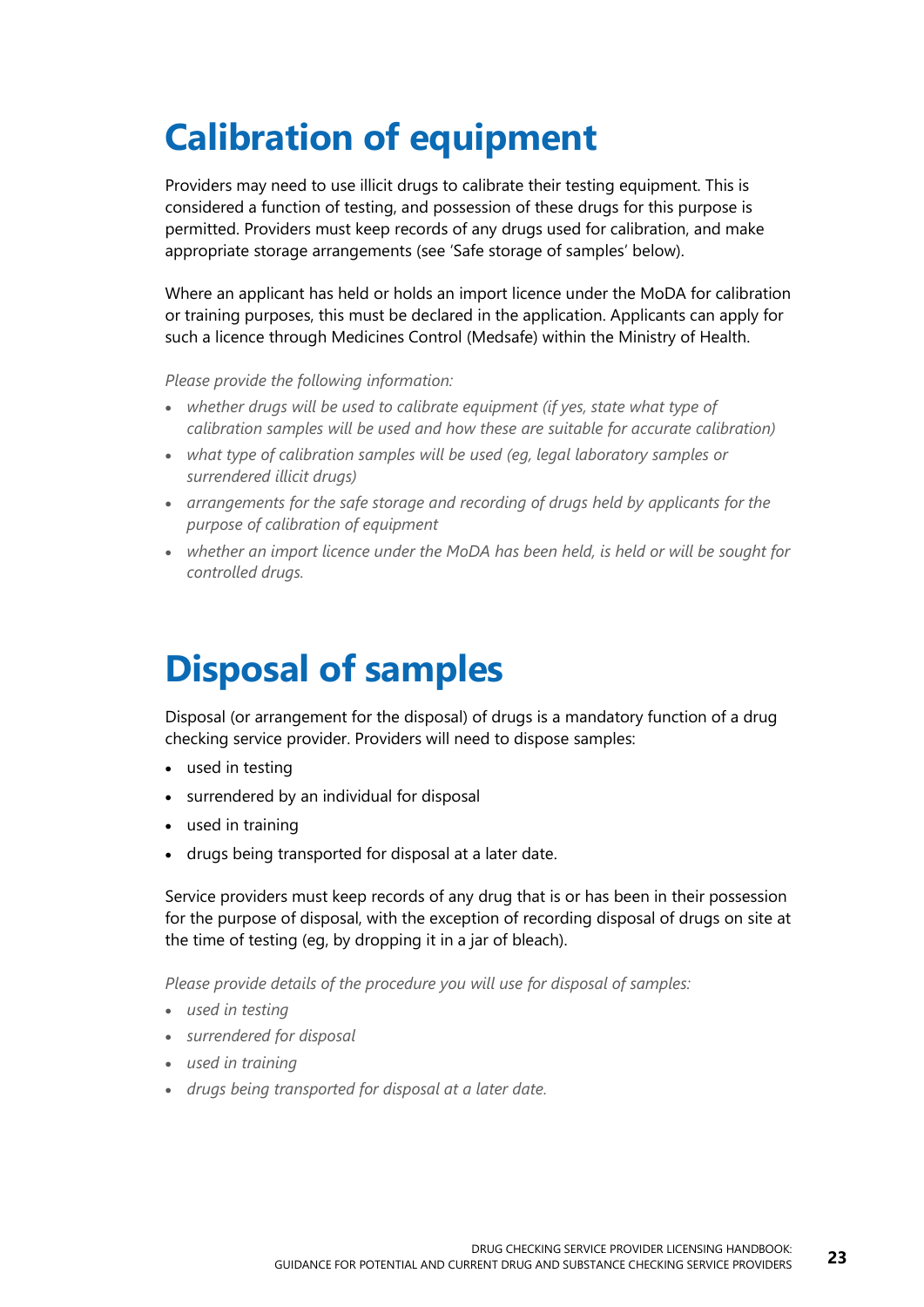### <span id="page-27-0"></span>**Surrender of drugs to the police**

When surrendering drugs to the police, service providers must adhere to a process that follows police procedures.

*Describe the procedure you will use to surrender a drug or substance to the police.*

#### <span id="page-27-1"></span>**Further testing**

Where a drug requires further testing to determine its composition, or if initial testing identifies that it is a drug of concern or an unknown drug, or when specifically requested by the National Drug Intelligence Bureau (NDIB), providers must arrange for further testing at an approved laboratory.<sup>3</sup>

Service providers must maintain records for each drug they have in their possession for the purpose of arranging testing by an approved laboratory. Records must specify when the sample was provided to the laboratory, how and to which laboratory it was provided.

The service provider must demonstrate knowledge and understanding of the required processes (as specified by NDIB/DIANZ and ESR) for packaging, transportation to the approved laboratory, reporting and notification, and follow those processes when necessary.

*Provide evidence of your knowledge of NDIB/DIANZ and ESR transportation/courier requirements to enable further testing of a drug or substance, including in terms of:*

- *packaging*
- *reporting*
- <span id="page-27-2"></span>• *notification.*

#### **Loss or removal of drugs**

Section 35DDH of the MoDA requires providers to report lost or unauthorised removal of drugs.

When a provider becomes aware of a loss or unauthorised removal, they must report it:

- $\bullet$  immediately to the police<sup>4</sup> and
- as soon as is reasonably practicable (before the end of the following month) to the Director-General via the drug checking email inbox.

*Describe the procedure you will follow after the loss or unauthorised removal of a drug.*

- <sup>3</sup> New Zealand's approved laboratory is the Institute of Environmental Science and Research (ESR).
- <sup>4</sup> Online report to the Police non-emergency 105 website: **<https://www.police.govt.nz/use-105>** or call ten five (105) available 24 hours a day, 7 days a week.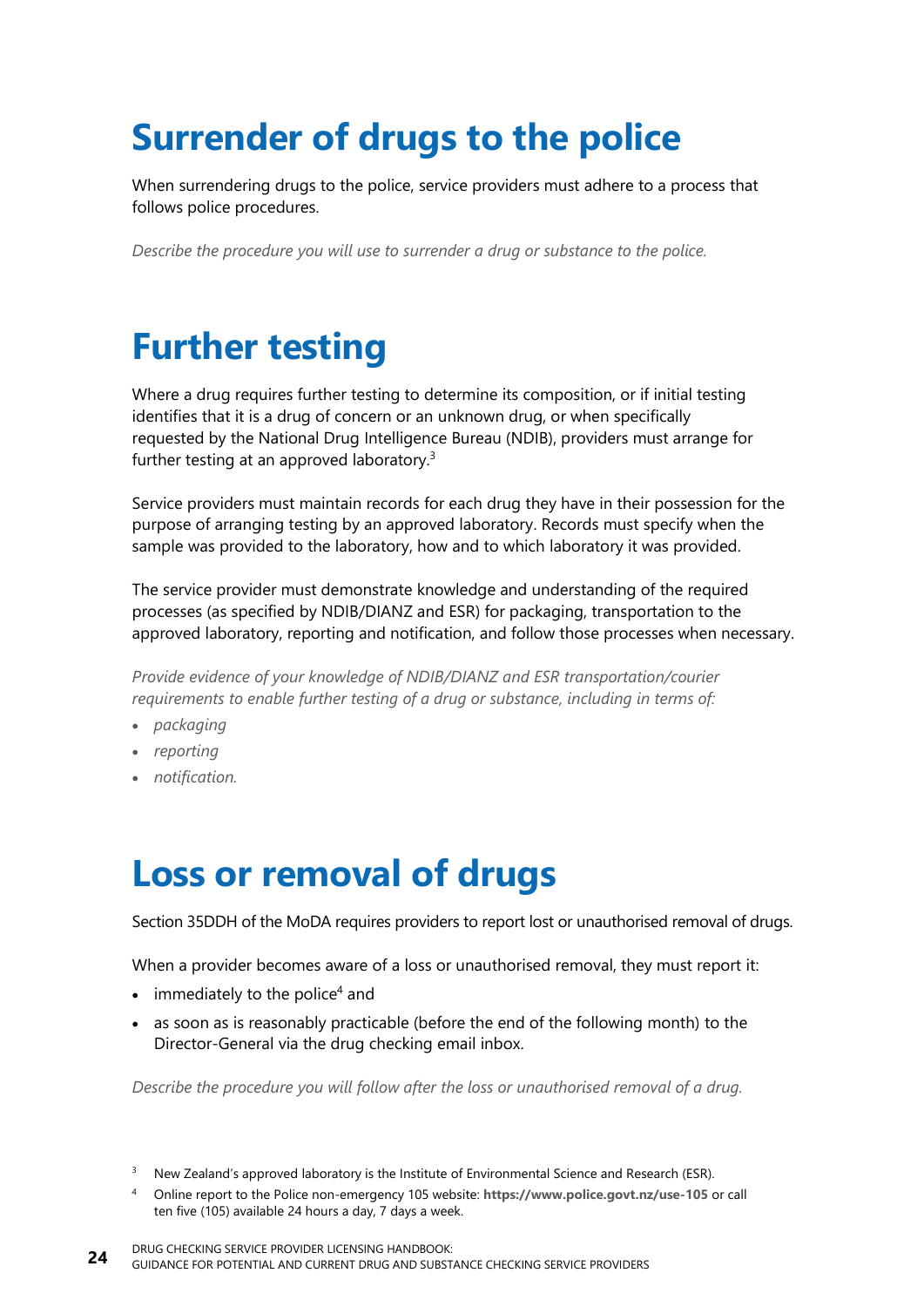## <span id="page-28-0"></span>**Training**

The Director-General may only issue a licence if satisfied that the training of drug checking workers is appropriate.

Service providers must ensure that everyone carrying out drug checking functions is appropriately trained for the tasks they undertake. Training workers across different roles will allow for greater workforce flexibility, but is not a requirement. In the context of workforce training, the Ministry recommends collaboration with other drug checking service providers. Training should take into consideration how services will be delivered to clients of different backgrounds (in terms of culture, gender and so on).

Providers must specifically train their workers to perform the functions specified in section 35DB of the MoDA, relevant to the workers role in drug checking.

In making licensing decisions, the Director-General will consider the extent of training provided, including what resources are available and whether competencies are measured before workers undertake certain functions, and what mechanisms are in place for mentoring and supervision to support workers.

*Please provide details on the training you offer or arrange for including:*

- *the delivery of harm reduction advice*
- *use of technology and testing methodologies, including calibration, interpretation and use of drug libraries*
- *providing test results to individuals*
- *returning drugs to individuals*
- *safely sending drugs for further testing*
- *safely disposing of drugs or arranging for their disposal*
- *surrendering drugs to the police*
- *use of drugs for training purposes*
- *safe storage and transportation of drugs*
- *data collection, recording and reporting requirements.*

*Include information on how worker understanding and competencies are assessed following training and any mentoring or supervision is in place (including collaboration with other experienced drug checking providers), whilst a worker is maintaining competence.*

*Provide examples of the training programme and resources.*

*Describe processes to maintain safe use and storage of drugs or substances if used for training purposes.*

*Specify examples of the names of drugs and/or substances to be used for training purposes.*

*Specify examples of how training will take into consideration providing services to individuals from different backgrounds (cultures, genders, disabilities, etc).*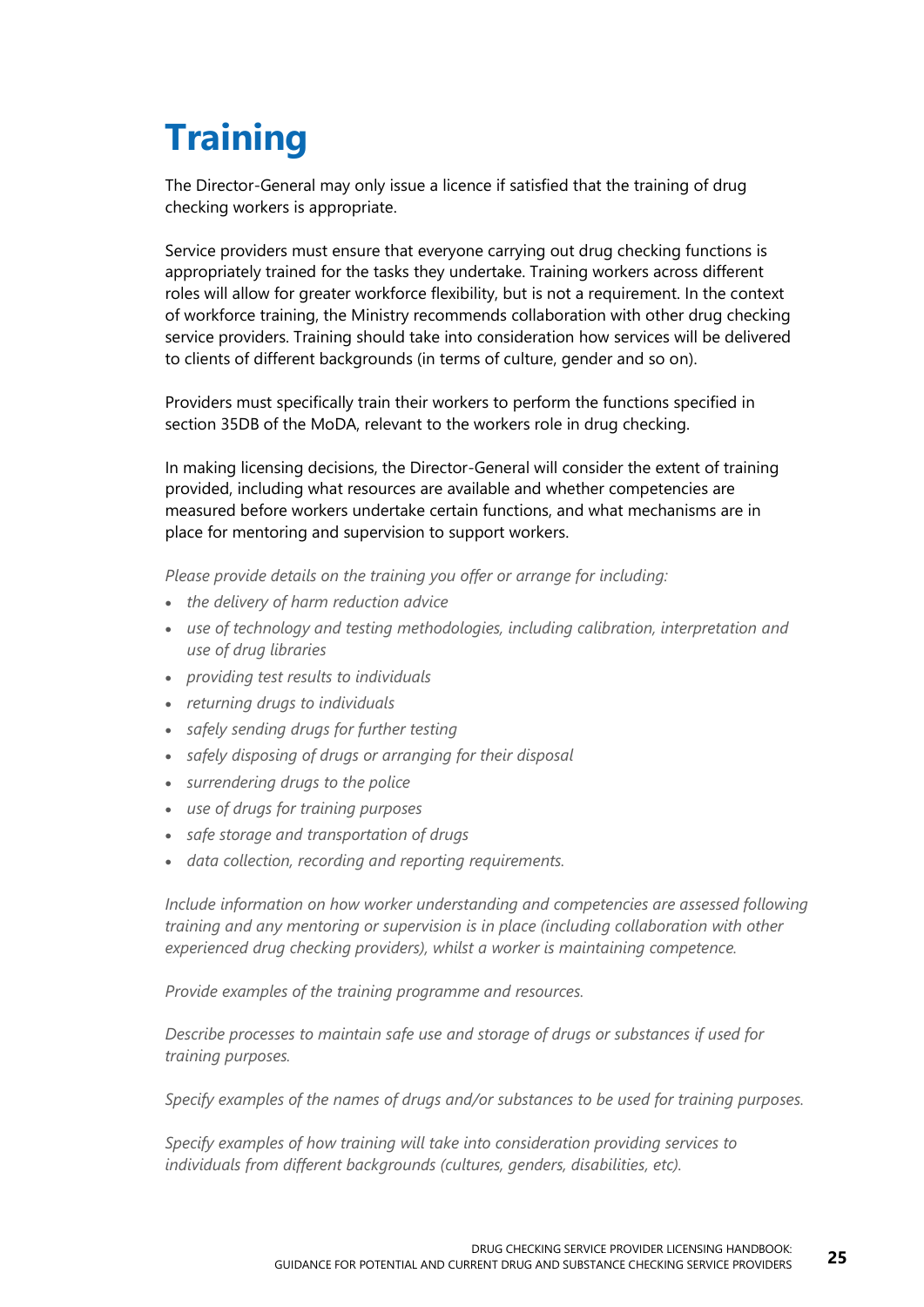# <span id="page-29-0"></span>**Additional information**

### <span id="page-29-1"></span>**Safe storage of samples**

The following guidance reflects best practice for safe storage acknowledged in New Zealand and overseas. It is designed to meet New Zealand regulatory requirements and apply in a range of contexts including regular static clinics (eg, provider's permanent office), events held in the field (eg, festivals) and pop-up clinics (eg, temporary location to deliver a clinic).

The safe storage of drugs entails rigorous measures to prevent drugs from being stolen or lost, while recognising the practical issues providers face, particularly in the field.

Amendment to the Misuse of Drugs Regulations exempts drug checking service providers from certain storage requirements (such as the requirement to store drugs in a metal or concrete safe that is securely fixed to a building), since these are impractical for most drug checking providers delivering services in a temporary or field setting. However, secure safe storage remains a requirement under section 35DDG of the MoDA.

A service provider must securely store all controlled drugs or substances when:

- holding and transporting them prior to further testing at an approved laboratory
- holding and transporting them prior to disposal (other than for those disposed of at the time of drug checking)
- surrendering them to the police
- using them for training purposes
- using them in the calibration of equipment.

The following principles apply to the safe storage of drugs and substances:

- Packaging and labelling: Samples are placed in a suitable specimen bag for storage, labelled with:
	- the sample ID/number that aligns with more detailed information recorded in the hard copy or electronic register
	- the date the sample was retained
	- the location at which the sample was retained
	- the name of the person who accepted the sample
	- the reason for possession and storage.
- Lockable storage: Samples are secured in a lockbox (eg, a locked cupboard, cabinet or safe), specific to the service delivery model (eg, a transportable lockbox in the field and a non-movable safe in an office or static clinic).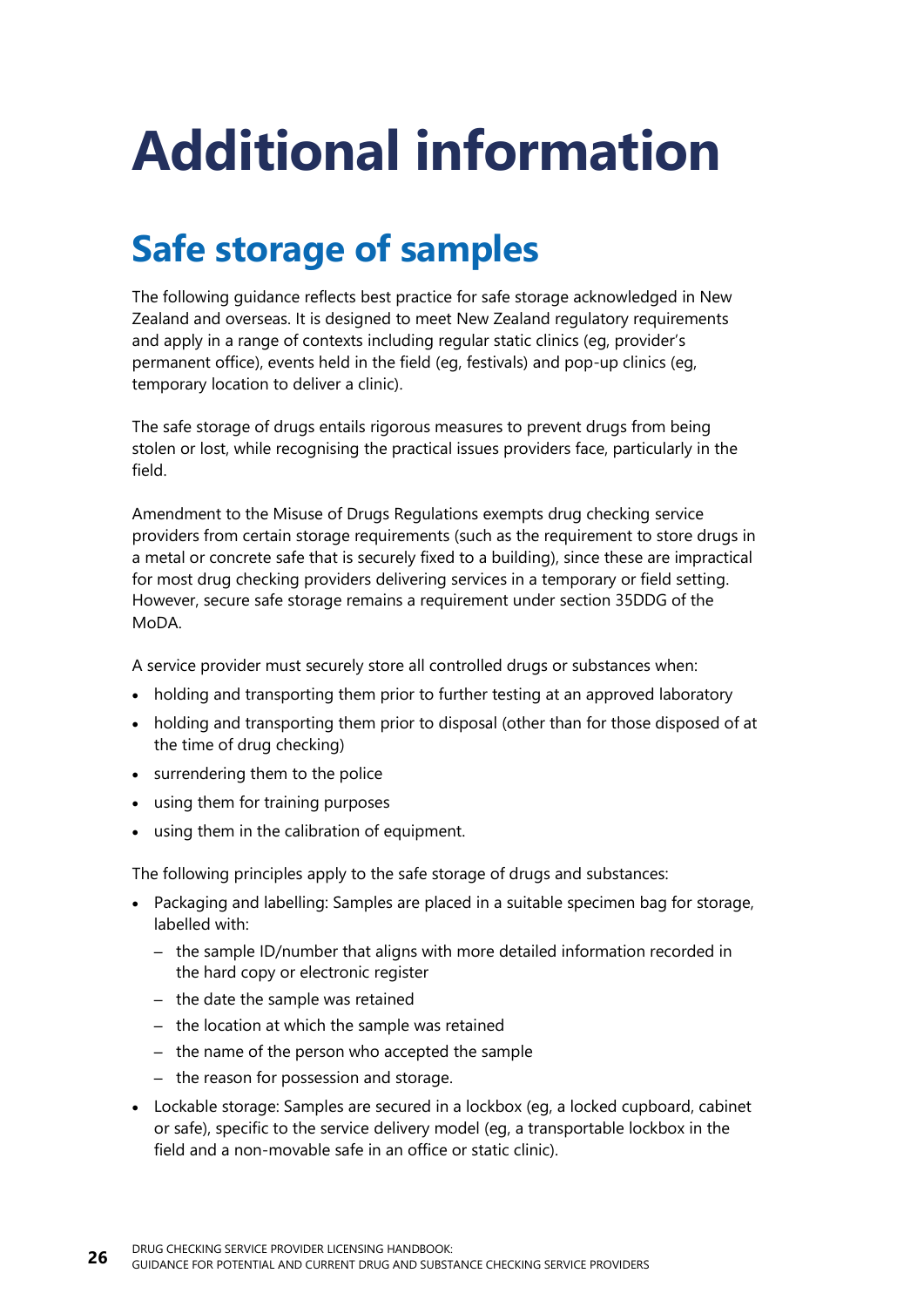- Restriction from unauthorised access: The lockbox is not accessible to unauthorised persons, and it is secure when unattended. The mechanism to unlock the lockbox is held by authorised personnel only.
- Discretion**:** The lockbox is not visible to unauthorised people. If it is visible, its purpose is not identifiable.
- Maintenance of drug and/or substance register: The names of those authorised to access the lockbox are documented, and a register (hard copy or electronic) of all drug and/or substance possession activity (including for training purposes) is kept, adhering to the following principles.
	- The register is held securely, either electronically or in hard copy (if in hard copy, the register is held in a lockbox that is separate from the lockbox used to store drugs).
	- Each sample is logged separately (to ensure it can be tracked independently) in the register with the following details:
		- $\circ$  sample ID/number of any drug or substance added to or removed from the lockbox
		- $\circ$  name (if known) of any drug or substance added to or removed from the lockbox
		- $\circ$  date and time of any addition or removal from the lockbox
		- $\circ$  name and signature of the worker adding or removing the drug or substance from the lockbox
		- $\circ$  reason for holding the drug or substance.

This registers will hold a current record of all drugs and substances held by a drug checking service provider at any given time. In the context of field events or pop-up clinics, providers must maintain an interim register and store it securely, then update the master register as soon as practical afterwards. Providers must maintain document control for interim and master registers, to ensure obsolete register information is not used in error.

The Ministry require that no worker of a drug checking service provider can leave the lockbox unattended unless they have taken all reasonable steps against unlawful removal.

Licence conditions may state specific storage requirements that vary from those outlined above.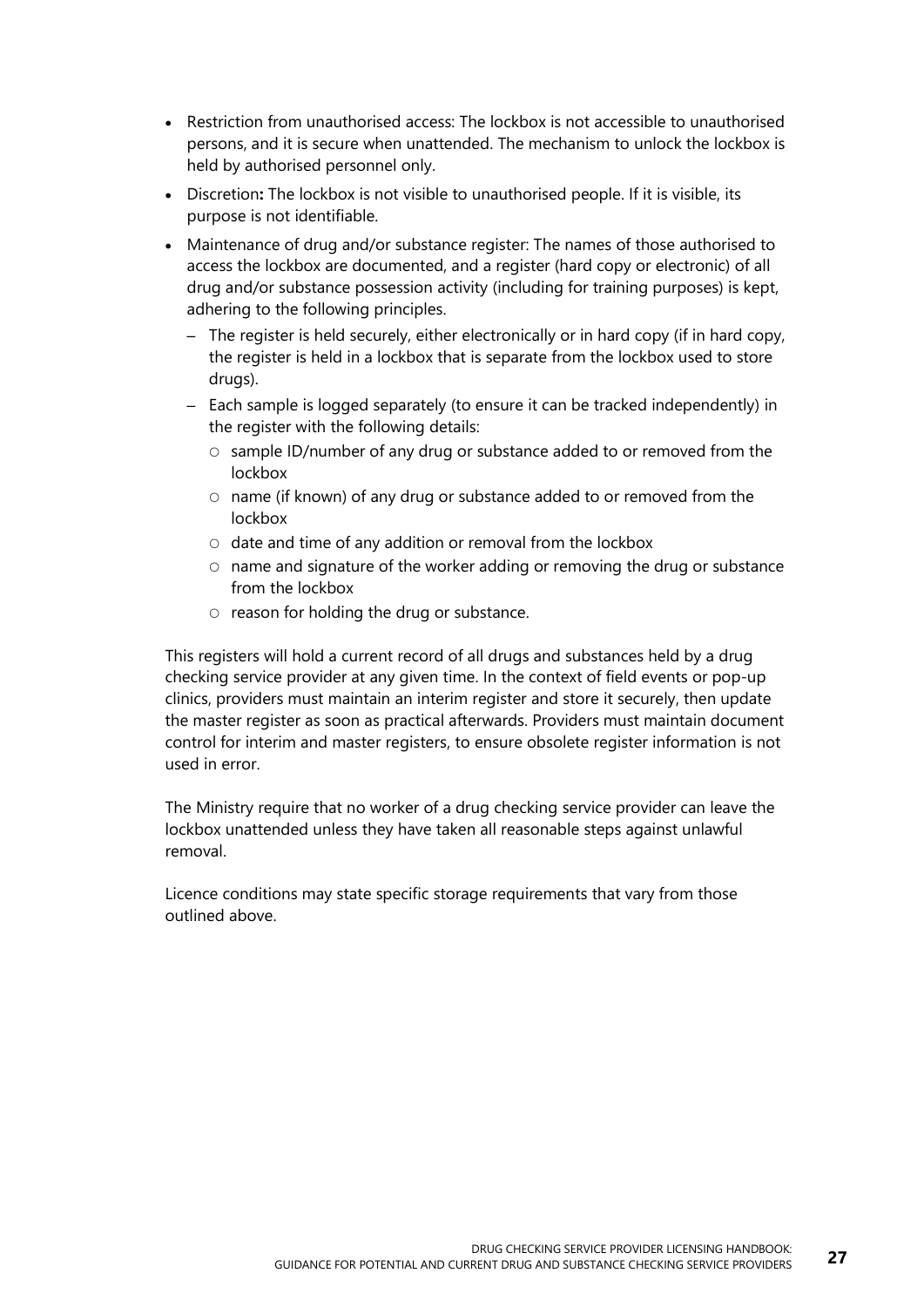### <span id="page-31-0"></span>**Transportation**

The principles specified in the previous safe storage section also apply to transportation of drugs or substances.

In transporting drugs or substances via courier to an approved laboratory for further testing, or surrendering them to the police, providers must follow relevant ESR and NDIB/DIANZ protocols, including in terms of informing those agencies that a sample is being sent.

Where providers send samples of drugs and substances to ESR or NDIB/DIANZ, they must be tracked. Further transportation safety measures are required for liquids and known dangerous substances.

Providers should ensure that labelling and descriptors on the package do not reveal its contents.

*Please provide the following information about your procedures for safe storage:*

- *how drugs and substances will be stored safely:*
	- *in all service delivery settings*
	- *when being transported*
- *the processes you will follow in the event of unauthorised loss or removal of a controlled drug or psychoactive substance.*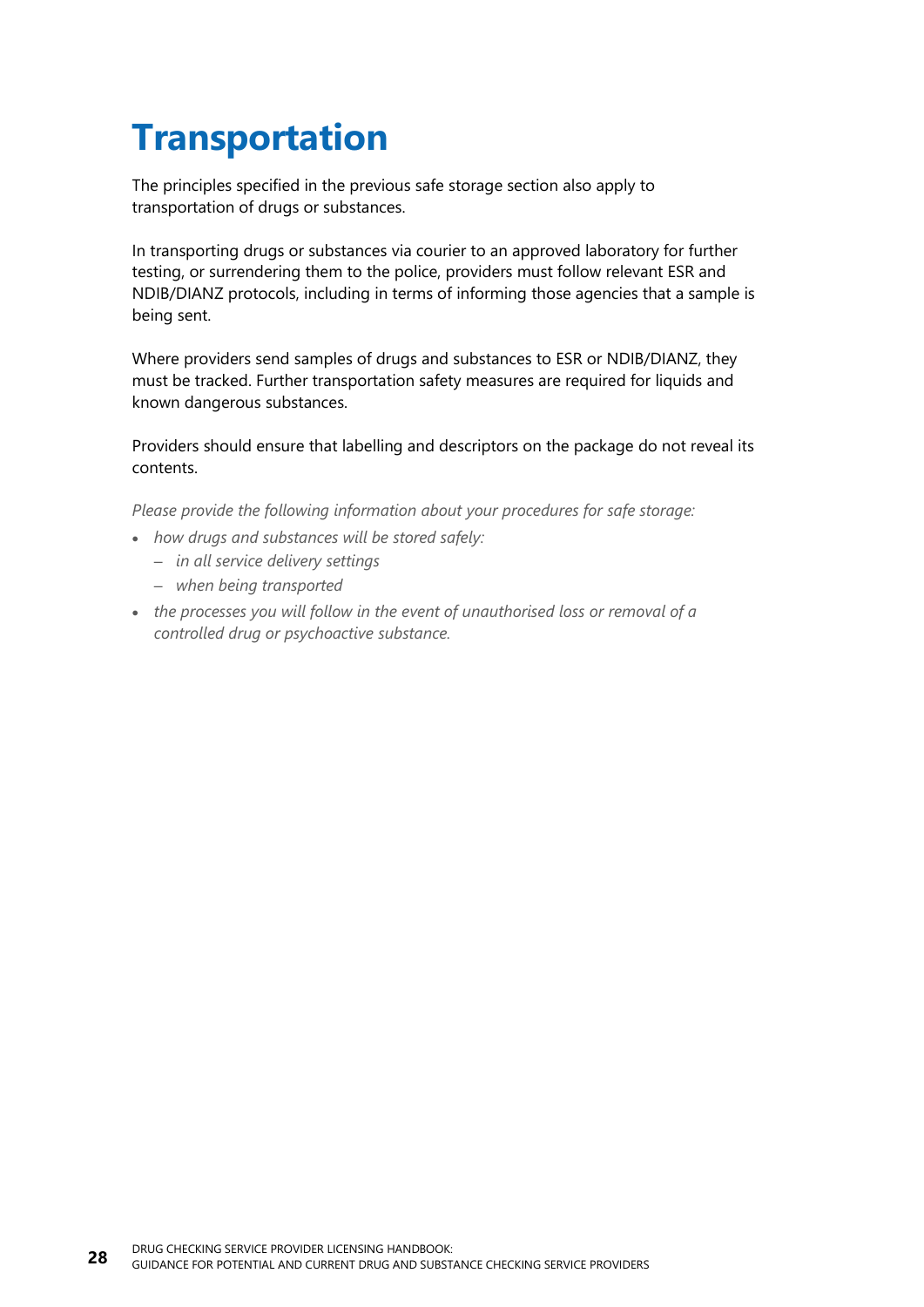### <span id="page-32-0"></span>**Privacy**

Providers must be aware of the Privacy Act 2020 and know how to prevent privacy breaches. They must be able to demonstrate how they will comply with the information privacy principles contained in the Privacy Act.

Drug checking service providers will not collect or hold personal information (eg, names or contact details) in the course of service delivery unless the service also provides other health-related services (such as acute care services, mental health or drug addiction services). If this is the case, the provider must collect and store that information independently from the drug checking service.

Privacy considerations should be included in training and worker service agreements. Providers should be aware of the need to address behaviours such as casual discussion (gossiping), should explicitly prohibit the photographing, recording or filming of service users in any context, and should take steps to minimise the potential accidental identification of people from their demographic information.

*Identify potential risks to the privacy of service users and outline how you will mitigate these risks.*

*State whether your service collects personal information for the purposes of other healthrelated services and outline the processes you follow to keep that information separate from drug checking service provision.*

### <span id="page-32-1"></span>**Data collection and storage of personal information**

Applicants need to demonstrate how they will comply with legislative requirements relating to the collection of personal information (see 35DDE of the MoDA). Service providers must not:

- require individuals to disclose demographic information (such as their age, gender, ethnicity or cultural background) as a condition of providing service
- collect, maintain, use, or disclose any individual's personal information.

A drug checking service may collect anonymous demographic information (eg, for the purposes of general service outcome reporting and trends). However, it cannot require a person who presents for drug checking to provide this information.

Service providers should collect data for recording and reporting as required by the legislation and their particular licensing conditions (see 'Record keeping and reporting' below).

*Describe what processes you have in place for data collection and data storage.*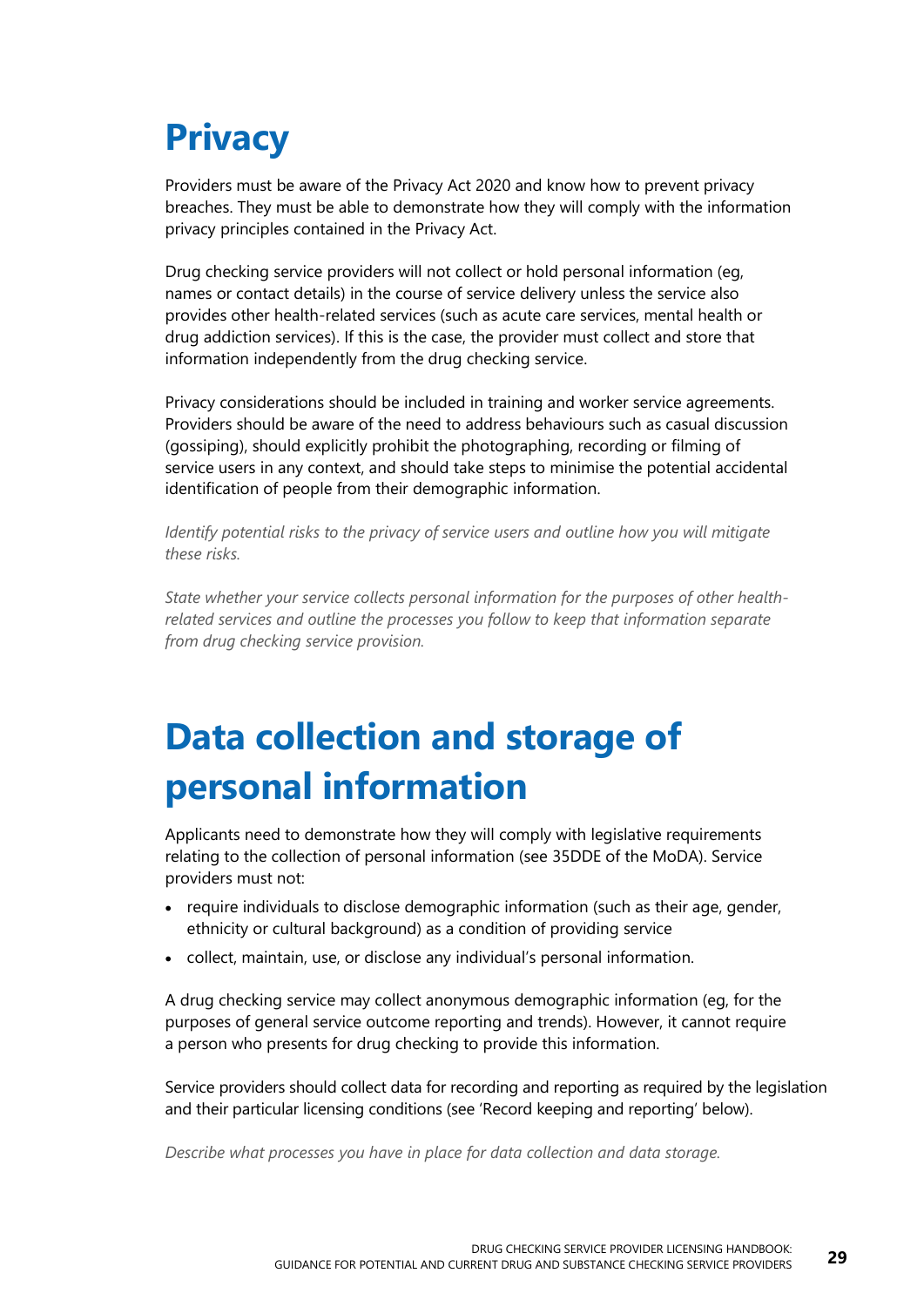# <span id="page-33-0"></span>**Record keeping and reporting**

### <span id="page-33-1"></span>**Record keeping**

Under section 35DDJ of the MoDA, service providers must keep a record of:

- the number of tests they carry out
- the number of individuals they advise of test results
- for each drug or substance that the service provider tests and returns to the individual who submitted it:
	- the purported identity (if known) of the drug or substance
	- the test result
- for each drug or substance that the service provider has in their possession for the purpose of disposal or arranging testing by an approved laboratory:
	- the purported identity (if known) of the drug or substance
	- if the drug or substance has been tested by the service provider:
		- $\circ$  the test result
		- $\circ$  the weight of the drug or substance
		- $\circ$  whichever of the following applies:
			- if the drug or substance is disposed of by the service provider, how and when it was disposed of
			- if the drug or substance is provided to another person for disposal, when, how and to whom it was provided:
			- if the drug or substance is provided to an approved laboratory for testing, when, how and to which laboratory it was provided
- for each drug or substance that the service provider has in their possession for the purpose of training:
	- the identity of the drug or substance, as indicated by testing performed by the service provider or an approved laboratory
	- the weight of the drug or substance
	- if the drug or substance is destroyed while being used for training, how and when that occurred.

The service provider must retain each record for the period prescribed by regulations under the MoDA.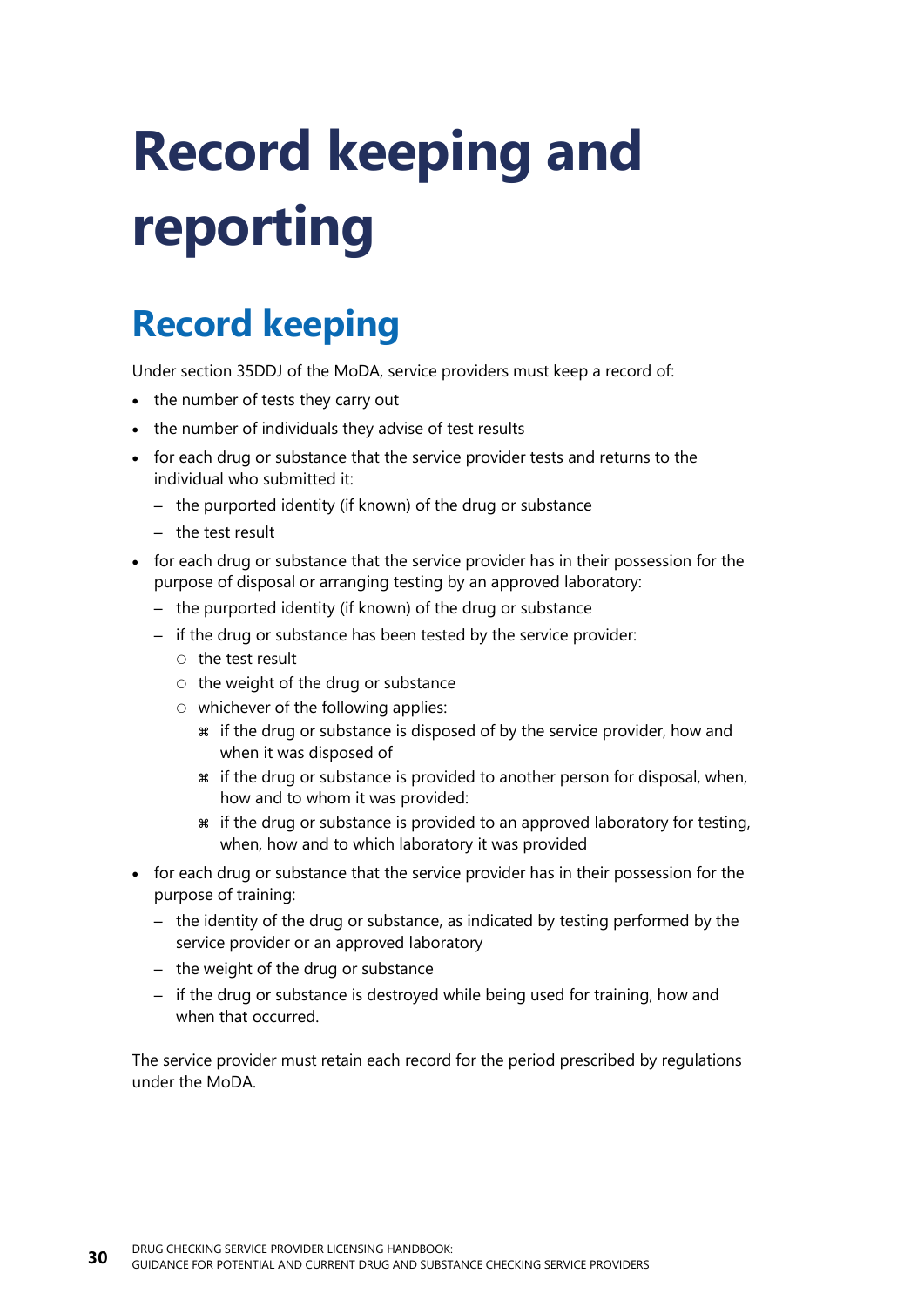Information that must be kept for 12 months includes:

- any data required to be reported to the Director-General or the NDIB (12 months after the date on which the data was sent)
- any drug or substance in the possession of the licence holder, and the purpose for possession (12 months after the licence holder ceased to have any of the drug or substance in its possession)
- where legislation does not specify a time period.

Information that must be sent to the Director-General within 60 days (unless a different period of time is specified in writing) includes, where providers have surrendered their licence, any records or information they were required to collect/maintain that has not already been sent to the Director-General and/or the NDIB.<sup>5</sup>

*Describe how your record keeping processes will comply with the rules set out in the MoDA.*

### <span id="page-34-0"></span>**Reporting**

Drug Information and Alerts Aotearoa New Zealand collects and analyses data on illicit drugs, including data from drug checking service providers.

Section 35DDI of MoDA requires all drug checking service providers to report data to the Director General and NDIB/DIANZ on:

- test results and
- the number of people provided with results to the Director-General and to DIANZ

Section 35DDH of MoDA requires all drug checking service providers to report data to the Director General and the police on:

• loss or removal of a drug or substance.

Providers must collect data for recording and reporting as required by the legislation, their specific licensing conditions.

*Outline legislative reporting requirements.*

The former provider should not be required to keep any records or information which has been sent to the Director-General and/or the NDIB.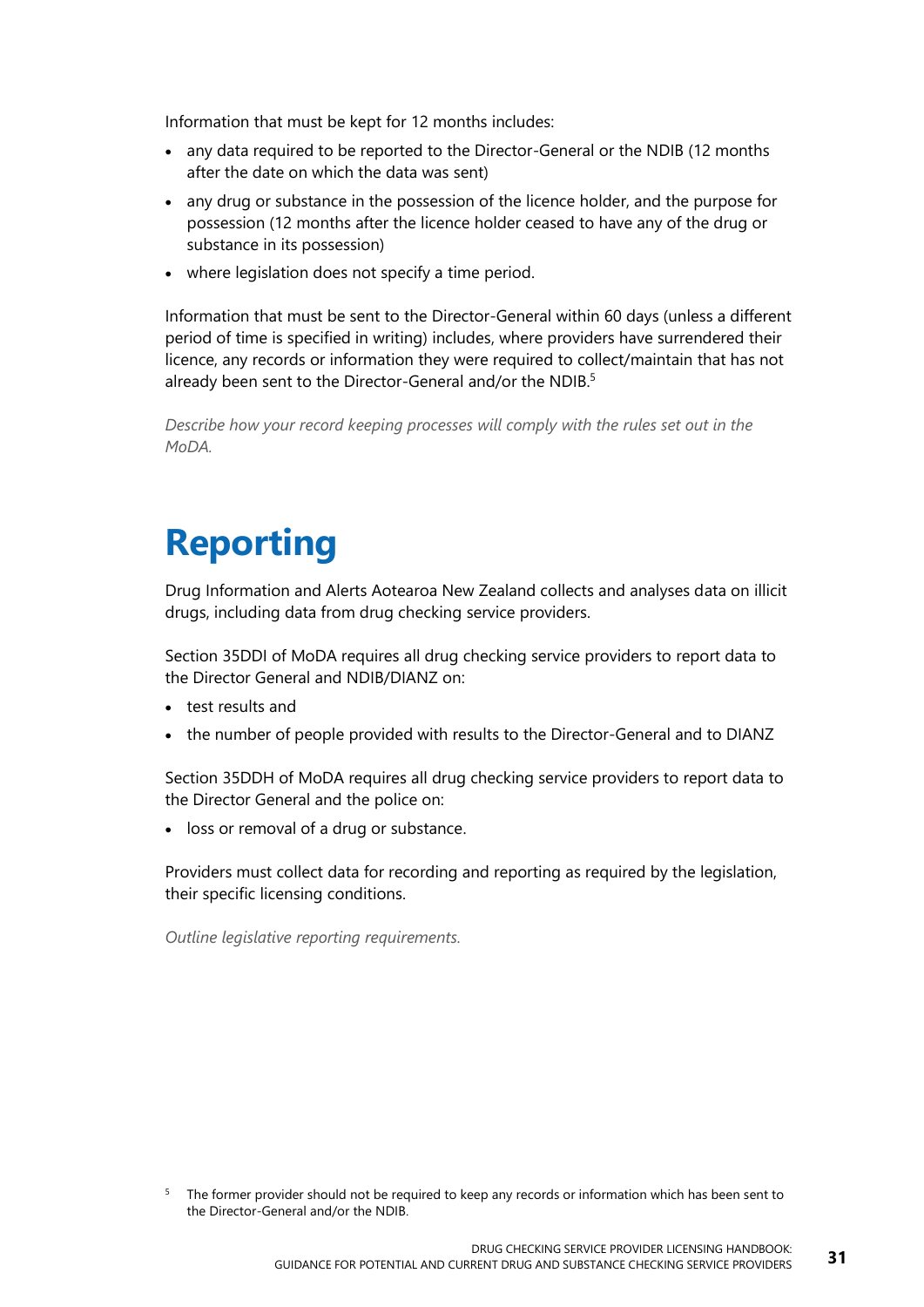## <span id="page-35-0"></span>**Licensing decision**

The Director-General will assess applications for licences, then make a decision either approving or declining a licence.

#### <span id="page-35-1"></span>**Decision to approve**

After a decision to approve a licence, the Director-General will inform the provider and publish a notice in the *Gazette*. The notice includes conditions of licence.

The Director-General may impose, amend or revoke licence conditions by written notice to a service provider at any time.

A licence issued to a particular service provider is not transferable.

A licence remains in force until the close of the third anniversary of the date on which it was issued. The Director-General may specify a shorter period for the licence.

#### <span id="page-35-2"></span>**Decision to decline**

If the Director-General is not satisfied of the applicant's suitability, they must decline the application and notify the applicant of the decision and the reasons for the decision.

Where the Director-General declines a licence or renewal of a licence, the applicant or licence holder has the right to a review (ie, an appeal) of the decision. A review is undertaken through the appeals process (see 'Appeals' below).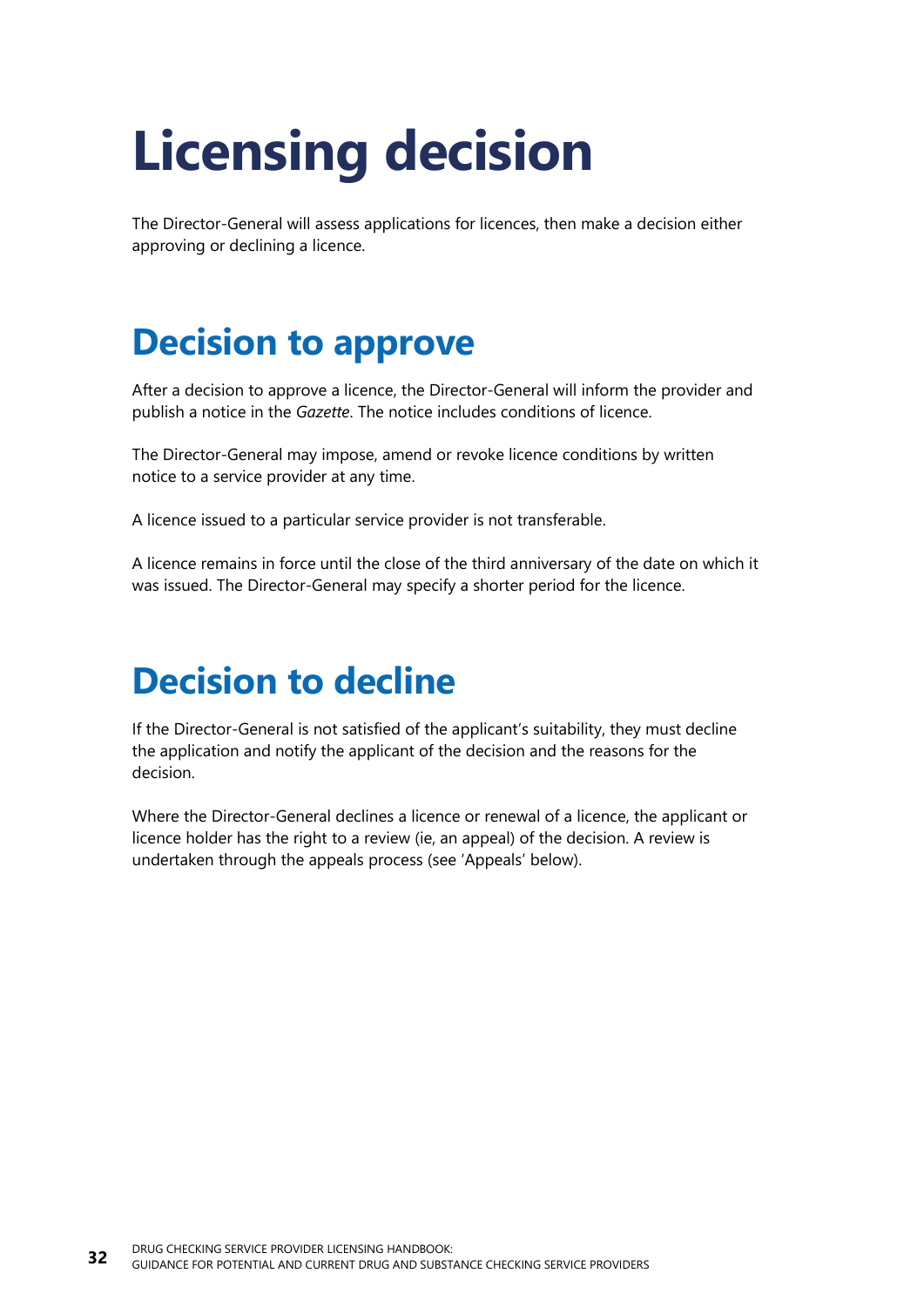### <span id="page-36-0"></span>**Licence renewal**

MoDA regulations state if an application to renew a licence is made no earlier than 90 days before and no later than 30 before the expiry of a licence, the licence will continue in force until a decision is made on the licence renewal.

The Director-General will base the decision to renew a licence on assessment of any matters that have changed since the original licence was granted; the licence holder's record of compliance; and any other relevant information, including maintenance and monitoring activities.

Service providers may apply for a renewal of licence by filling out a 'Renewal of licence' application form (available at **[https://www.health.govt.nz/our-work/regulation](https://www.health.govt.nz/our-work/regulation-health-and-disability-system/drug-checking)[health-and-disability-system/drug-checking](https://www.health.govt.nz/our-work/regulation-health-and-disability-system/drug-checking)**. They should email this form, with supporting documents, to: **[drugcheckingadmin@health.govt.nz](mailto:drugcheckingadmin@health.govt.nz)**.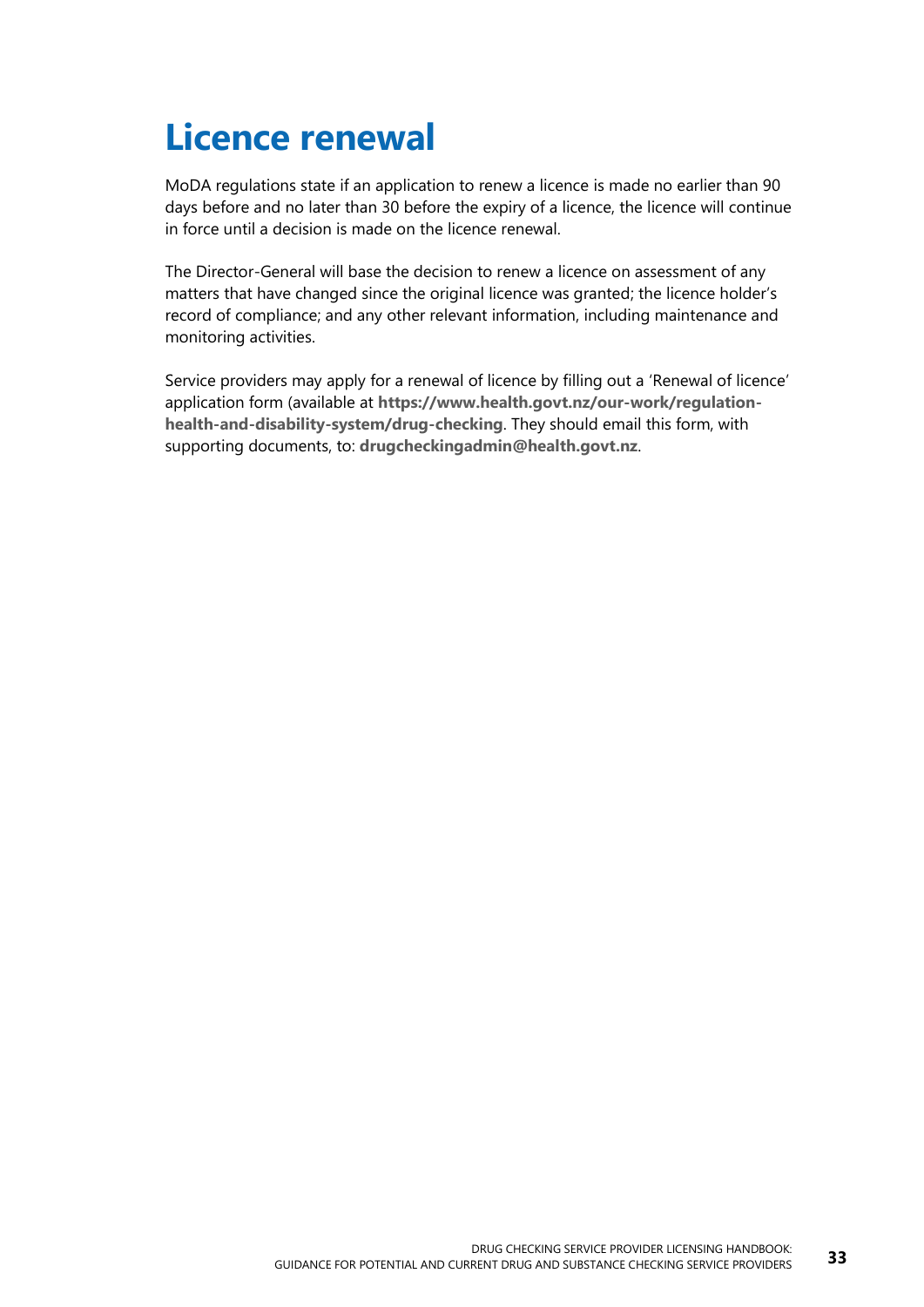## <span id="page-37-0"></span>**Appeals**

Providers may lodge an appeal on a licensing decision (where a licence or renewal application is declined, suspended or cancelled or a condition is imposed, amended or revoked) by completing the 'Review of decisions – appeals' form (available at **[https://www.health.govt.nz/our-work/regulation-health-and-disability](https://www.health.govt.nz/our-work/regulation-health-and-disability-system/drug-checking)[system/drug-checking](https://www.health.govt.nz/our-work/regulation-health-and-disability-system/drug-checking)**) within 14 days of receiving the decision.

Providers can submit the completed form by emailing it to **[drugcheckingadmin@health.govt.nz](mailto:drugcheckingadmin@health.govt.nz)**.

The Director-General will appoint a Ministry official who was not involved in the original licensing decision to conduct the appeal review. The reviewer will make a recommendation to the Director-General, who must then confirm their original decision or make a new decision.

While an appeal from an existing licence holder is under consideration, the licence holder may not carry out any drug checking functions without the express permission of the Director-General.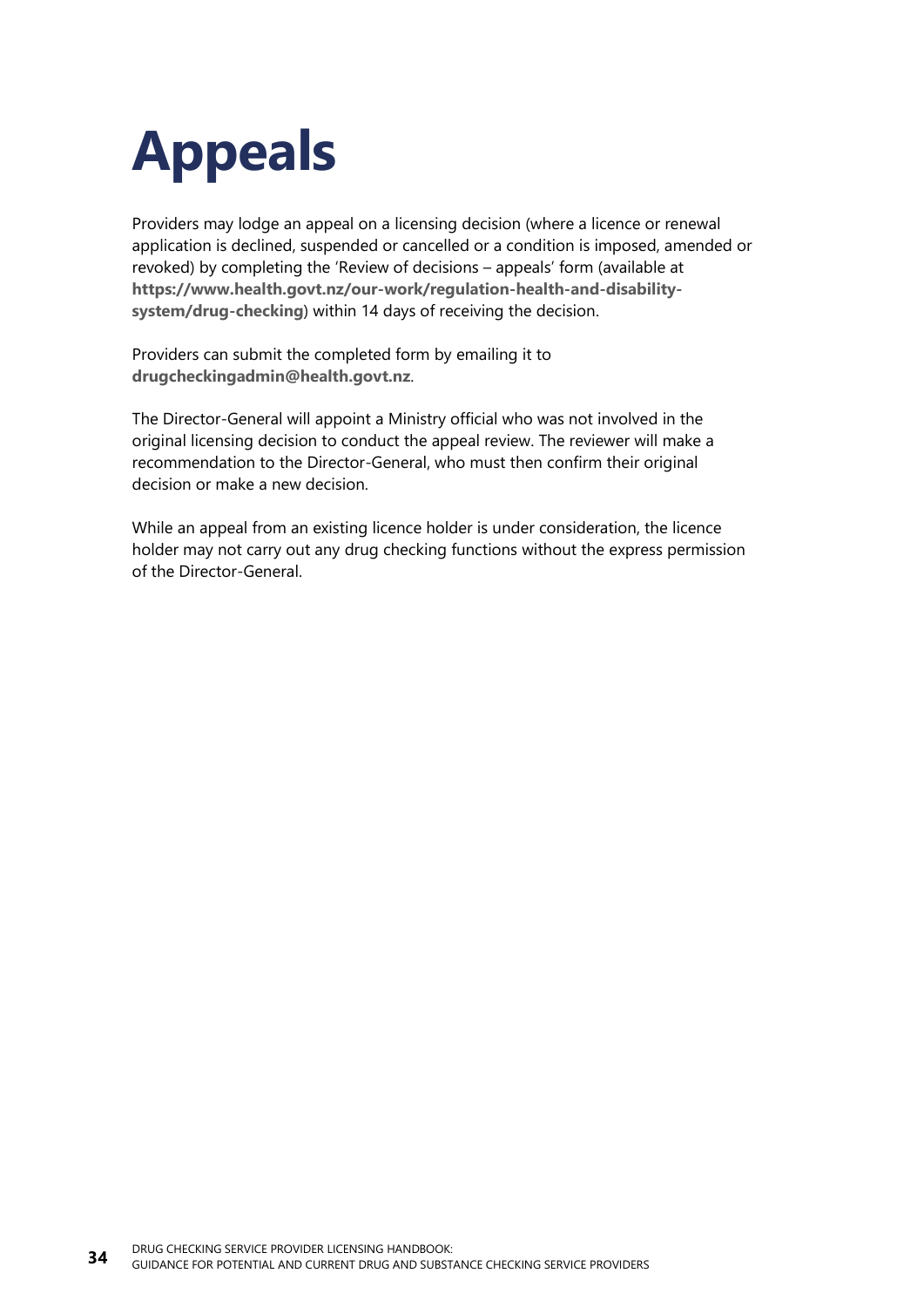## <span id="page-38-0"></span>**Suspension, or cancellation of licence**

The Director-General may suspend or cancel a licence if they believe that:

- the licence holder has breached the terms or conditions of their licence
- the licence holder provided false information in their licence application
- a licence holder, partner or director, after being licensed, has been convicted of an offence against the MoDA or any of its regulations, the Psychoactive Substances Act or the Medicines Act, or a crime involving dishonesty as defined in section 2(1) of the Crimes Act.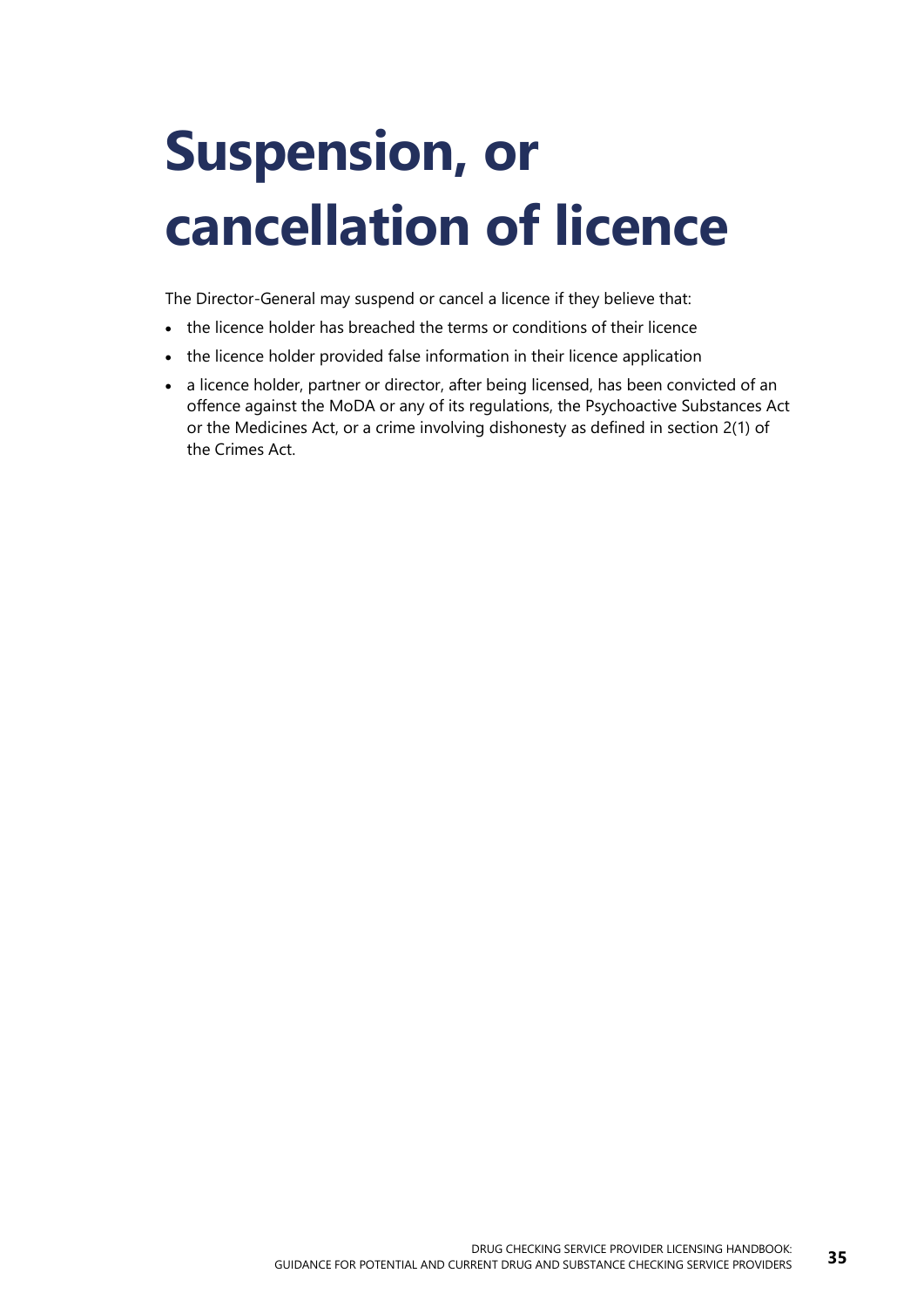# <span id="page-39-0"></span>**Surrender of licence by service provider**

Where a service provider's licence is cancelled or the service provider no longer performs any of the functions of a service provider, the provider must surrender their licence by giving written notice to the Director-General. A *Gazette* notice will then be published repealing the licence.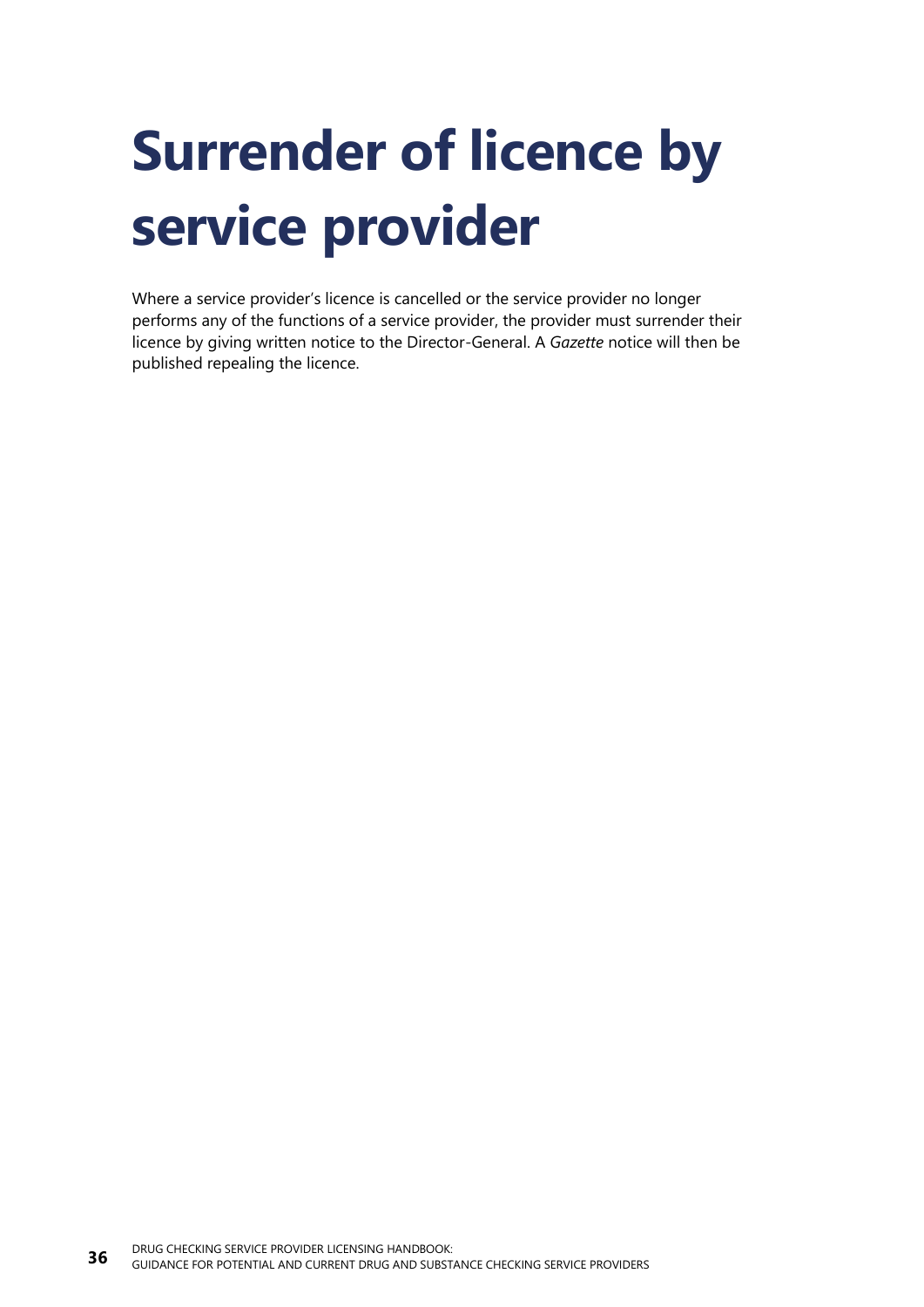## <span id="page-40-0"></span>**Complaints**

Where the Ministry receives complaints about a particular drug checking service provider, it will include those complaints in its monitoring of the service's performance (see 'Maintenance and monitoring' below). As the licensing authority, the Ministry will receive, investigate and act on complaints as a core component of the Ministry's regulatory role.

Members of the public and service users must be able to easily and anonymously make complaints and provide feedback about drug checking service providers. To this end, a complaint form is published on the Ministry's drug checking webpage: see **[https://www.health.govt.nz/our-work/regulation-health-and-disability](https://www.health.govt.nz/our-work/regulation-health-and-disability-system/drug-checking)[system/drug-checking](https://www.health.govt.nz/our-work/regulation-health-and-disability-system/drug-checking)**. Alternatively, people can email complaints to **[drugcheckingadmin@health.govt.nz](mailto:drugcheckingadmin@health.govt.nz)**, or make complaints anonymously via telephone to the Ministry on 0**[800 855 066](tel:0800855066)**.

Service providers must cooperate fully with any inquiry relating to a complaint about their service.

#### <span id="page-40-1"></span>**Maintenance and monitoring**

The Ministry is responsible for the maintenance and monitoring of drug checking service providers' performance to ensure compliance with the MoDA legislation and licence conditions.

Under the legislation, individual licence conditions and any other requirements specified by the Director-General, maintenance and monitoring activities may include the following.

#### **Maintenance**

- Recording requirements as legislated
- Reporting requirements as legislated
- Any additional maintenance activities required by the Drug Checking Licensing Scheme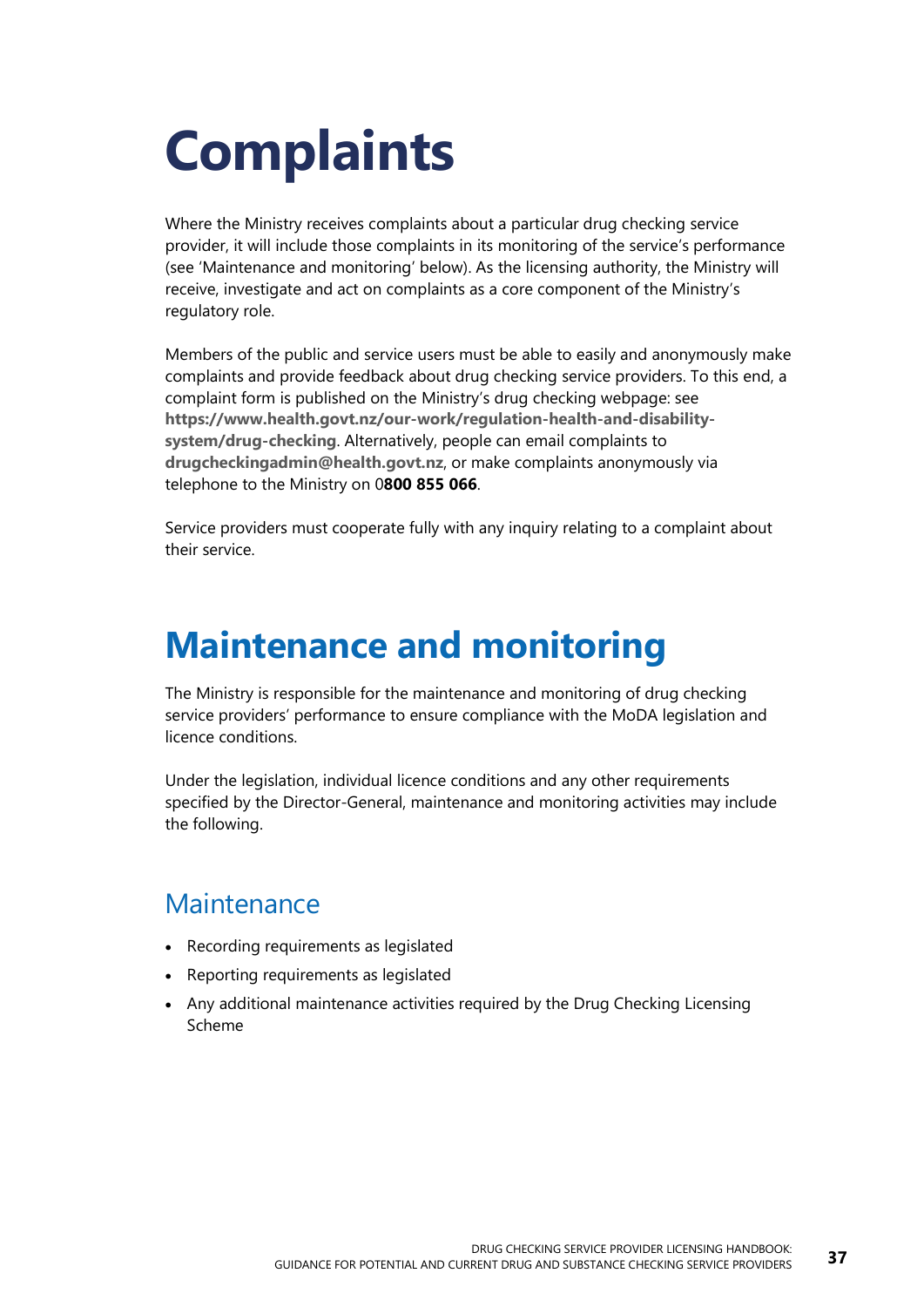#### **Monitoring**

- Audit
- Non-compliance progressing monitoring
- Self-declaration activities
- Any additional maintenance activities required by the Drug Checking Licensing Scheme

The purpose of monitoring is to assess licensed providers' compliance with the Act, its regulations and licensing conditions. Through monitoring, the Ministry can support providers to deliver services at an appropriate standard, enable verification of suitability and continue to provide services.

The maintenance and monitoring framework includes core requirements under the Act, regulations and specific conditions of licence, alongside any additional risk-based issues identified.

While there is a structured monitoring schedule (see below), the Ministry may at any time request that a licensed drug checking service provider demonstrate compliance with the Act, its regulations, licensing conditions and any other relevant conditions. An authorised person from the Ministry can access sites where service providers perform any of the functions specified in section 35DB of the MoDA.

An authorised person who accesses a service provider's site for the purposes of assessment must make all reasonable efforts to avoid disrupting the service provider in its performance of any of the functions specified in section 35D of the MoDA. They must not enter a part of the site where an individual is presenting a drug for checking or being advised of the results of testing (unless the individual gives their express permission for them to do so).

Unannounced or short-notice inspections or audits may occur where the Ministry has a concern related to performance (including complaints or information received regarding potential breaches of the Act, its regulations or licensing conditions, or concerns with the provider's continued suitability).

Where the Ministry identifies a breach of the Act, its regulations, licensing conditions or any other relevant condition, the Director-General will decide whether to suspend, or cancel a licence, and may impose, revoke or amend licence conditions.